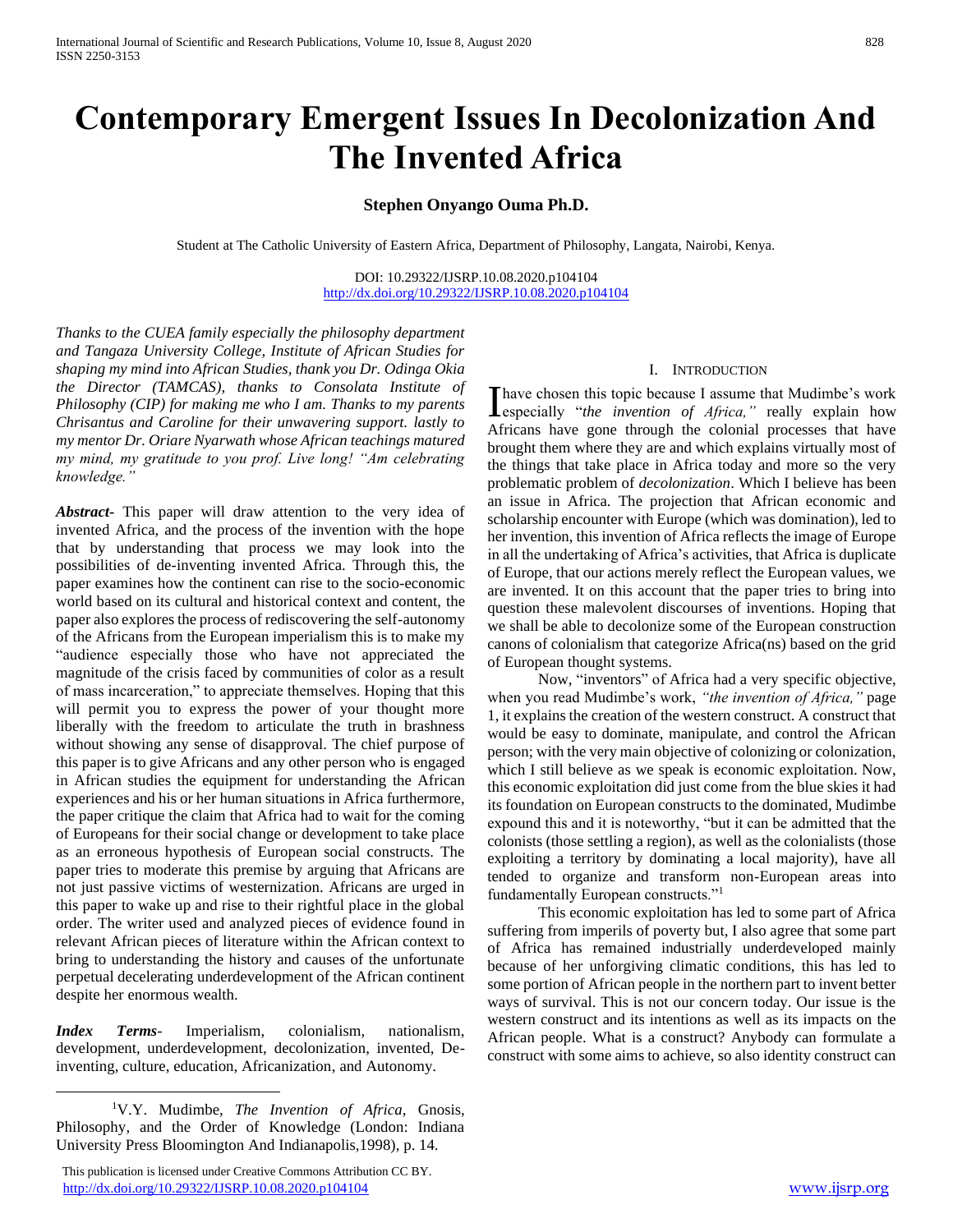be constructed by the individual, groups in the society, race, tribe, clan, and can be constructed by anybody who feels that they want to distinguish themselves from others, in this case, the Europeans. So, when we talk about identity, I mean racial identity; a view of a certain race who have a view of themselves that they want to project to the world and how they want the outside world to see them and to recognize such projections as truth and legitimate. When these projections are successfully entrenched into the people's mind (dominated) then a discourse or bodies of knowledge are often constructed as truth around such projections to make them appear legitimate and as truth. Once they are accepted as truth, they become a body of knowledge sometimes supported as scientific knowledge that is authentic and incontestable. Yet, the postulation that one could without restrictions construct such a concept deprived of the subject's (dominated) involvement and then force them to accept and agree with it, appears to me as improper.

## **Social Construct Defined**

 The Europeans have a concept of themselves of how they see themselves vis-a-vis others, and how they want people to look at them as Europeans. Identity is constructed through many approaches and reasons, you can construct an identity around race, nations, region, generational and it depends on those reasons on which it is constructed, for example, at an international meeting, a country like Kenya can construct identity perpetuating that she is the best country that produces the best long-distance athletes or they are the only country that produces the best blending nice tea or coffee in the world. Which is true. But this is a positive construct. In many cases, people would like to construct a positive identity but for some reason, other people, because of their utilitarian interest may want to project a negative identity of social construct this normally is the source of many conflicts and underdevelopment. Because around this utility people end up creating very sophisticated nuclear weapons for conquering others, for prestige, and to subdue them in their economic subjugation.

 Subsequently, people are trying to create so many identity constructs which they expect other people to know and see them in that manner, other examples can be feminism identity, which was constructed as an antinode of oppression by men, for example, 1840s women could not apply for policewomen because they were seen to be weak and can't run after a thief, so it was not a question but they were dismissed on such account. But now women are accepted in the militaries as a result of their struggle to insert their interest, affairs, rights, and integrity to be taken as part of the good feeling of a society where everyone feels at home, "for instance, a

<sup>2</sup> Wisdom J. Tettey, Korbla P. Puplampu And Bruce J. Berman, *Critical Perspectives in Politics and Socioeconomic Development, in Ghana*, (Netherlands: The Koninklijke Brill Nv, Leiden, 2003), 211

<sup>3</sup> Youths are neither universally manipulated nor passive actors in a world designed by others but individuals who are trying to chart their own course… Two distinct forms of youth identity emerged. Vanguard youth defined themselves as a distinct historical cohort with unique access to resources of extraversion in the late colonial world. Client youth defined themselves instead in reference to 'timeless' principles of patronage and patriarchy.

 This publication is licensed under Creative Commons Attribution CC BY. <http://dx.doi.org/10.29322/IJSRP.10.08.2020.p104104> [www.ijsrp.org](http://ijsrp.org/)

key strategy employed by most women in their quest towards autonomy both at home and in the 'market' is the formation of strong alliances against men, as well as providing and receiving mutual help between matrilateral relations within multicomplexes. These alliances, like other gender specific associations, the Hair Dressers and Beauticians Association, Seamstresses Association, the  $31<sup>st</sup>$  December Women's Movement, etc. constitute spaces where identities are created. They often operate as a discursively constructed feminine space partially removed from the practices of male domination. Such spaces provide many of these women with a profound sense of security, solidarity, and a means to express themselves in ways not possible in the male-dominated sectors of society."<sup>2</sup> Another example can be sexuality, especially homosexual and transsexual identity are also other social identities that are still struggling to make their ways to articulate, create and construct their own identity, despite being opposed by the church and the conservatives elements in the spectrum and whether it's good or bad is not our concern here, our concern is that they are a group that is trying to identify themselves by creating a construct that people will believe and know about them.

*Youths<sup>3</sup>* are also coming up as social identity that must be respected before youths were seen as a stage in a society, a temporary stage to adulthood that would grow to be part of the society but now it's still a temporary stage but a very strong segment of society with its own identity pushing an agenda on how they want to be seen regarding, acknowledgment and employment, among others things that they see belongs to their space, etcetera since the future of the society relies on youths. We see many leftwing youth movements trying to chart their way because they feel that they are forgotten by society, they feel they are marginalized by the state or the society.

#### **The Western Social Construct Discourses**

 The western social, economic, and political construct about Africans is a game of cultural imperialism and a kind of hegemonic relationship that forces the dominated side (Africans) to look up to the cultural influences of the dominant. Racial identity construct is directly connected with the pecking order of social relations where Africans are seen to be at the extreme end of poverty as engineered and concocted by colonialists for purposes colonization or neo-colonization to make Africans feel fundamentally inferior and lacking humanity so that they keep them out of any advantages in the global society. 'They are often been presented as robots who unquestionably accepted the dead weight of immemorial custom,<sup>14</sup> by western anthropologists, 'this picture was false and it is partly due to the microscopic methods

For both vanguards and clients, 'youth' as an identity bequeathed individual a sense of dignity and recognized position in nationalist discourse and public life. Their status as youth had meaning in either local or global discourses of power. See Jon Abbink Ineke van Kessel, *Youth, Politics and Conflict in Africa* (Netherlands: Koninklijke Brill NV, Leiden), 9 and 55. For more information about youths and politics and the problems they go through in Africa kindly See above mentioned author.

<sup>4</sup> Alyward shorter WF, *African Culture And The Christian Church*, an introduction to social and pastoral anthropology, (London: Geoffrey chapman, 1973),p. 14.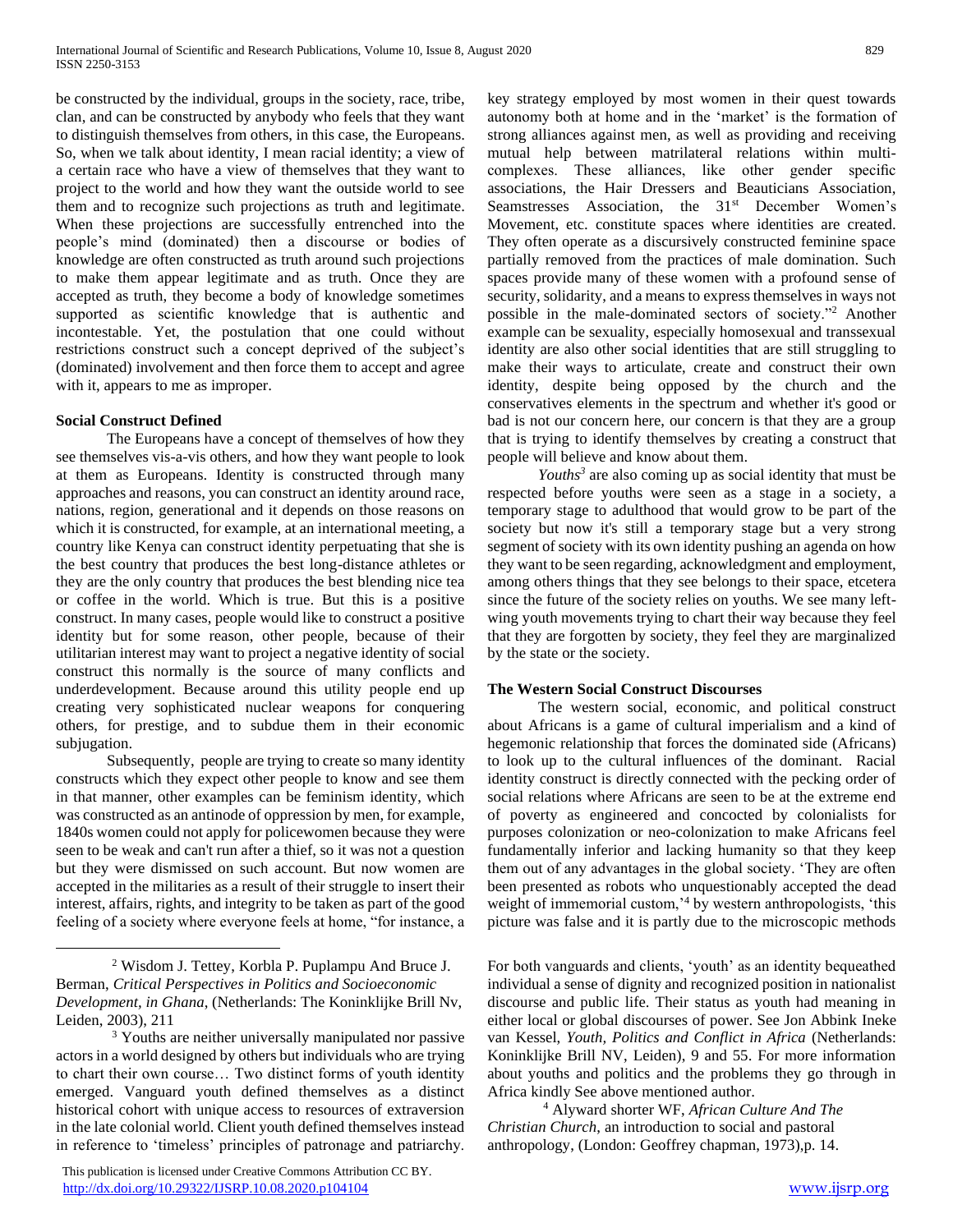of western anthropologists.'<sup>5</sup> So, culture in the racial discourse plays a very fundamental role especially in development areas because in the situation of societal development it is suitable to take culture as the fabric component of psychological, mental, emotional, and physical actions whose webs-chain clutch together across various cohorts of that society. In this manner culture shape *that* particular peoples' intellectual, emotional state, and define their daily practices and also it plays a role in defining their welfares and interests, through the inferring of those actions and experiences of their daily life, in this way values and believes are formed upon which they conduct themselves and behaves.

Consequently, any development and growth in African societies be it economic, politics and so on should virtually stem from the pedigrees of Africans values, and values stem from a culture because it in cultural values that a particular set of people draws their values; those artistic, aesthetics as well as ethical qualities that they think are basic and imperative in their daily relations with each other and with their cosmos.

#### **Western Constructs Strategies**

 To create this kind of identity, this kind of a person, this kind of a vulnerable identity; the colonial discourse had its strategy both practical and theoretical: The theoretical strategy has a very long history in western intellectual traditions, which starts from the concept and essence of a human being and that is, the very idea of reason. So, the first thing that the theoretical discourses started from, was to define the target of colonization because they saw the colonized as lacking reason which, therefore, raises fundamental questions that have to do with the constitution of their humanity. And whether as Masolo puts it in chapter one of his book, in the first two paragraphs of his book on *Africa*n *philosophy in search of an identity,<sup>6</sup>* that according to the Europeans this very reason was very fundamental in not only defining our identity but also shaping our destiny. In other words, Masolo meant that by denying certain people targeted for colonization the ability to reason they are also denied the capacity to define themselves and shape their destinies.

 That was not only the core but there is another element that is key to the colonial discourse about the so-called *otherness* or the targeted people; axiology<sup>7</sup>. That means there were defined in terms of esthetic and their moral capabilities. And again, the

<sup>5</sup>Alyward shorter WF, *African Culture And The Christian Church.*

<sup>6</sup> This dialogue has taken many forms and has discussed a variety of topics and ideas depicting the individual's role and impact in the shaping and control of one's identity and destiny. At the center of this debate is the concept of reason, a value which is believed to stand as the great divide between the civilized and the uncivilized, the logical and the mystical. See D. A. Masolo, *African Philosophy in Search of Identity* Published in association with the International African Institute, (London: Indiana University Press,1994), p.1

7 (from Greek *axios,* "worthy"; *logos*, "science"), also called Theory Of Value, the philosophical study of goodness, or [value,](ebcid:com.britannica.oec2.identifier.IndexEntryContentIdentifier?idxStructId=622453&library=EB) in the widest sense of these terms. Its significance lies (1) in the considerable expansion that it has given to the meaning of the term value and (2) in the unification that it has provided for the

targeted people were denied the capacity for moral sensibility and esthetic beauty. While ugliness has always been characterized in the colonial discourse the very essence of the targeted people to be colonized. Well, it is not as simple as many people may think about it. But you can see that even today our idea of beauty is always dictated and directed towards the colonizer's conceptions of beauty. Now, the moment you deny some people their moral you reduce their creations to the margins and Mudimbe reminds us that in the politic and powers of the discourse in the knowledge of otherness; knowledge is not as neutral as that, this is a "power game" and of course as a result of that the colonial discourses managed to marginalize these *other* identities and formations that why Africans are located at the margins of the extremes, they are outside the mainstreams of power.

 This, therefore, is key in understanding again if we are thinking of the possibilities of decolonizing then we cannot just sit there and make noise and things will change, we must take therefore the politics of knowledge and the power of knowledge at the core in any process that we tend to put in place; the counterclaims as, "Fanon already believed that this imposed sense of inferiority could be exploded only by fighting back, by counter assertion,"<sup>8</sup> by advancing some strong argument to deconstruct what we have been made to believe and this implies we must suit ourselves in the "power game of knowledge." Once this is initiated the imposed knowledge will be insecure of its existence and will be displaced. Threatened by this counter-knowledge, the newly introduced knowledge will move to extinguish, undervalue any critical thought, function, and actions of the imposed knowledge, in other words, the new knowledge will deny the authenticity and existence of the imposed knowledge, in so doing thus esteeming the indigenous, knowledge and identity by creating such critical knowledge systems hence, the authority of the indigenous knowledge becomes undisputed.

 This discourse of colonization was to instill and inculcate the inferiority complex in the African mind. I must say the invention is not something new, we have been invented through various processes, we are invented and made through our socializations; through our religions, through cultural socialization, through political socialization and educational socialization, we are invented through these various processes and many others, only that the colonial process of invention Mudimbe

study of a variety of questions—economic, moral, aesthetic, and even logical—that had often been considered in relative isolation. The term "value" originally meant the worth of something, chiefly in the economic sense of exchange value, as in the work of the 18th-century political economist Adam Smith. A broad extension of the meaning of value to wider areas of philosophical interest occurred during the 19th century under the influence of a variety of thinkers and schools: the Neo-Kantians Rudolf Hermann Lotze and Albrecht Ritschl; Friedrich Nietzsche, author of a theory of the transvaluation of all values; Alexius Meinong and Christian von Ehrenfels; and [Eduard von Hartmann,](ebcid:com.britannica.oec2.identifier.ArticleIdentifier?articleId=39401&library=EB&query=null&title=Eduard%20von%20Hartmann#9039401.toc) philosopher of the unconscious, whose *Grundriss der Axiologie* (1909; "Outline of Axiology") first used the term in a title. See "axiology." Encyclopedia Britannica. Encyclopedia Britannica Ultimate Reference Suite. Chicago: Encyclopedia Britannica, 2014.

<sup>8</sup> Frantz Fanon, David Caute, *Modern Master*, Edited by Frank Kermode, (New York: He Viking Press, 1970), 16.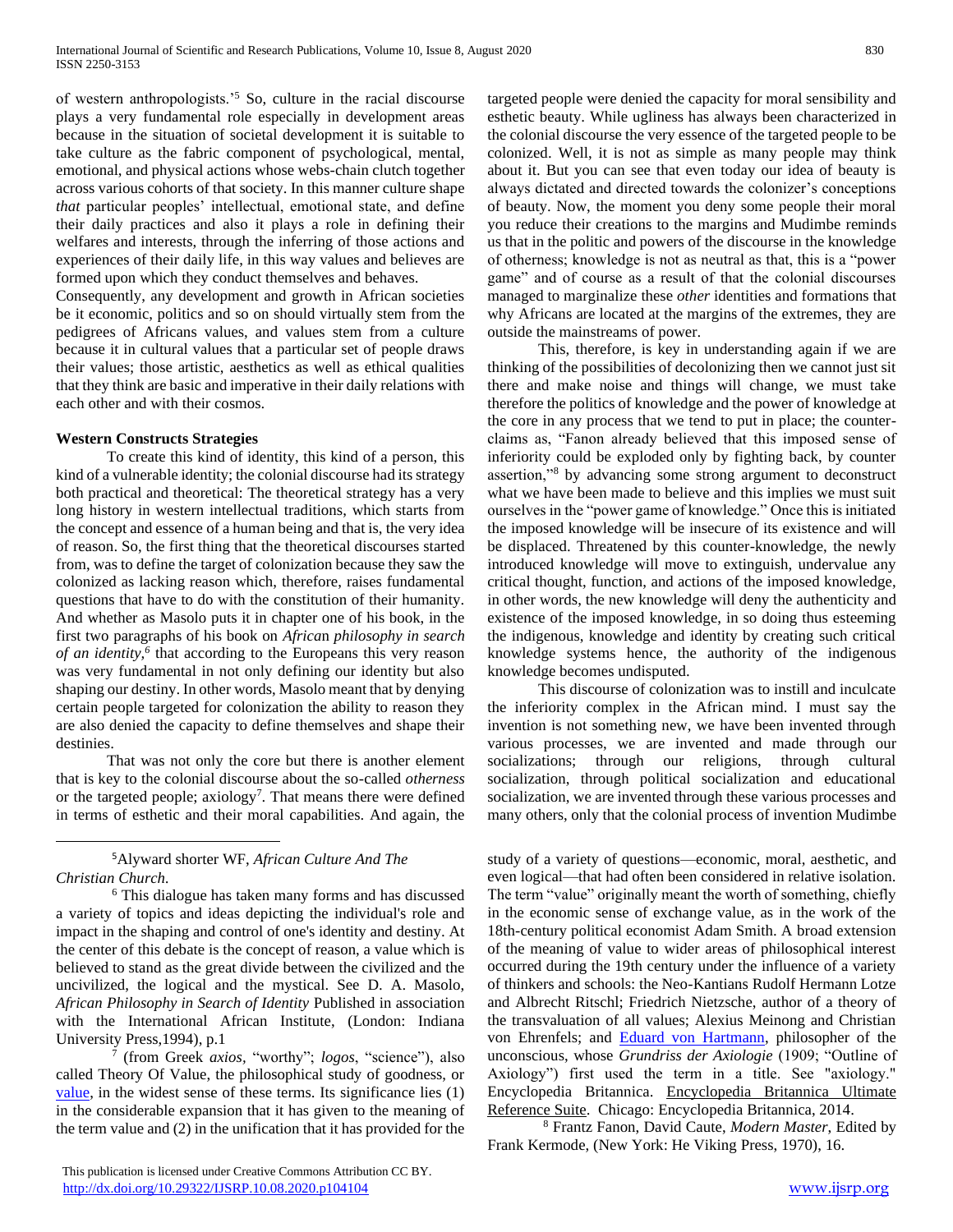is talking about was a denigrative process of invention. It was supposed to create the very negative opposite of the colonizers that the targeted group might suffer from inferiority complex and always be venerable for colonization and always be looking up for a colonizer as a guide and the rest. So that they can instruct them on how to live, believe, and behave so that they internalize these structures thereafter they can perpetuate that colonized mentality and so that they be stagnated in everything unless helped by them (Europeans). This is the doubtful way of how Europeans develop especially if such an inferiority complex is successfully established. This European social construct strategies of "holding" people back as they progress are noteworthy from Bell, she confidently writes:

Countering the notion of the natural superiority of whites, Baraka stated that whites excel because of "their ability to physically and mentally hold everybody else back while at the same time on many levels build, invent, and create for their own interest at the expense of others."<sup>9</sup>

#### **The Roots of Racial Discourses**

 This discourse you can trace it to the western discourses through some of the best great brains and the intellectual best brains the western world has ever produced. You can start as far as Plato in the *republic* talking about the types of souls where the purpose of education is just to test and scan them and see which one are golden; that nature made for leadership these are the philosophers they use their brains more because their muscles are very weak and they were made with the capacity to rule; and which ones nature made for the defense and security, like watchmen, police, and bouncers because they use their masculinity than their brains, their chests become the seat of their strength, they are the spirited souls; and which ones are of the appetitive parts, which is the dominant part for fulfilling the bodily desires. Plato argues that these major departments in the social structure of the world were created by nature for the specific duties, so education is made to isolate them.

 Plato argues that nature had already set people differently for different purposes for the sake of peace, justice, and harmony. Plato was trying to find a philosophical justification of why some people remain in such and such situations depending on what nature made them for. This is Plato's stratified society. Simplified as either your naturally born a slave or you are born to rule. By this Plato was laying down the foundation of the theoretic framework of racism from the point of natural distinction between people and this runs through his student Aristotle and Aristotle makes it very clear that people are born either destined to be colonized or colonize. Some are born naturally to be colonized. And he makes it very clear that if your color lies in the extremes like if your black as Africans then you're naturally made for colonization. And if you're as pale as white people then destined for colonization. Thus, according to Aristotle reason has a core relation with the skin complexion. He also argues that it is only right and proper that those who are made for colonization be colonized. It is right and proper for them. But key to this, Aristotle also believes that those who have these extreme colors like too black as Africans naturally lack the deliberative capacity, they don't have the capacity to reason. Most probably he meant that all black people and all women were born naturally as slaves and manual workers. There is a core relation in Aristotle's theory between the color of the skin and the capacity to rule that why he saw women as light-skinned falling at the end and blacks' skin color as too black, therefore, they are natural slaves. Only the white males are naturally endowed with reasoning capacity. Anybody who cannot reason is ill-suited for self-autonomy. They cannot be independent and they cannot be autonomous. Women and black people are ill-suited to be autonomous because they cannot make proper decisions left on their own, they need to be guided by somebody who has the natural capacity to reason.

 This explains why Africa has allowed herself to be fooled by the European world because Africans still believe that the answer to their problems lies with the Europeans. And this also shows the degree with which an African has lost faith in himself, making them think that the purpose of their existence is to be subjugated by the Europeans. And in no way will the Europeans teach an African how to liberate himself because he enjoys and benefits from that supremacy and he will continue preaching to an African how good he is to him or her in their existence just to make them (African) thinks that he is not good enough and therefore he should be inseminated with white man's thought and guidance to realize himself or herself.

 In their imagination and thought (Europeans) they think that Africans lack deliberative faculty and can never attain the highest form of happiness as can be deduced from Aristotle. Speculative reasoning which Aristotle considered to be the highest form of happiness cannot be experienced by these people (Africans). The highest they can attain is being guided by those who have a natural capacity to reason. These are all discourses because by doing this they believe they were preparing these people to accept these constructs for domination and so that they can possess the psychological control of their identity for the formation of their personality.

 Was there anything these people feared about the dark pigmentation of the black person, well the dark pigmentation of the black African skin has nothing to do with his deliberative faculty, in fact, Africans should be happy and proud of this because it is a "natural protection against the ultraviolet rays that are responsible for reddening and parching of the Caucasian skin. The African skin secrets abundant of oils for protection and the wooly hair form a good cap against the stewing sun,"<sup>10</sup> as frankly observed by David Maillu. Africans who occupy the northern countries of Africa have lighter skin, owing in particular to generations of intermarriage with European and Arabs. The claim that ancient Egyptians, for examples are newcomers to Africa from the Middle East is baseless. This claim has been advanced by colonial powers in an effort to discredit the Blackman's civilizations, which is said to be one of the earliest civilizations on earth. For the white man accept that the original Egyptians were

<sup>10</sup> David G. Maillu, *African indigenous political ideology*, (Nairobi: Maillu publishing house, 1997), p.6

<sup>9</sup> Bell Hooks, *Rock My Soul*-*Black People and Self-Esteem* (New York: Gloria Watkins, 2003) chapter six.

This publication is licensed under Creative Commons Attribution CC BY. <http://dx.doi.org/10.29322/IJSRP.10.08.2020.p104104> [www.ijsrp.org](http://ijsrp.org/)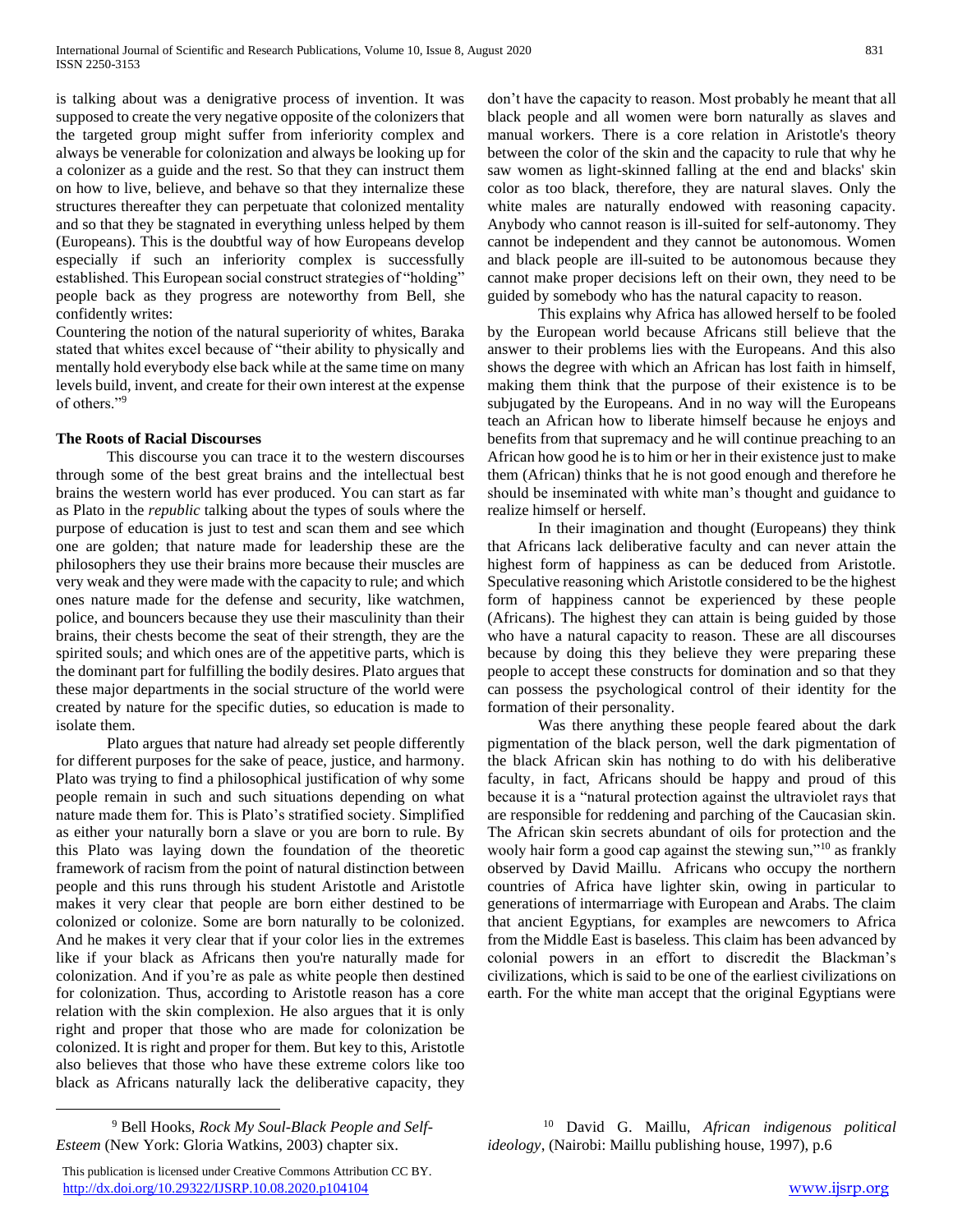black would be dilute the theory that people with light skin have better brains than those with dark skins.<sup>11</sup>

 This construct was constructed with the idea of controlling the world, human behaviors, and human relations, and as they generate these ideas, some of these ideas end up in some kind of conflicts and they are generated with people who believe that human beings must behave in a particular manner. Then you find people like Thomas Jefferson who believe, "the blacks, whether originally a distinct race, or made distinct by time and circumstances, are inferior to the whites in the endowments both of body and mind."<sup>12</sup> And that's why they have never achieved anything praiseworthy, they have no civilization, none of them excels in science and artistic works, they can't create anything. And that inferiority complex even in them they feel it particularly in the presence of the white people the blacks feel inferior and they admire the Europeans in uniform, all of them admire the Europeans. This admiration is positive or negative in one way or another in the negative tangent it is the cause of retrogressive development in Africa because it has inconvenienced and denied Africans many opportunities for development. After all, naturally, they feel anxious to admire, and if possible, have everything the Europeans have or are ready to give them whether harmful to them or not. For instance, if the Whiteman declares that In Vitro Fertilization (IVF), is the best method of human production **other** than the natural one the Africans will follow that without thinking about it. Africans must change their perceptions if they want liberation to develop and love who they are and what they have before they love others and what they have for them, they should inculcate in their DNA the philosophy of *being and having* not *having and being*, there is danger in the opposite end when someone loves you more than you love yourself. On the positive tangent, it helps in the promotion of development through absorbing the positive thing from the European world and apply them to themselves for their own growth and development without force.

 They admire their color, hair, bodies etcetera, these are hegemonic relationships fueled by people like Jefferson. So, this informs us that it is power relations that determine how culture becomes adopted as a way of life so Africans should not assume that our cultures are inferior. The Europeans managed to project their culture as superior to the world through construct formation so also Africans can.

# **The Impact of Western Social construct: The Root Course of Cultural Intoxication in Africa**

<sup>14</sup> Hegel advanced the view that Africa "is no history part of the world; it has no movement or development to exhibit" Hume

 This publication is licensed under Creative Commons Attribution CC BY. <http://dx.doi.org/10.29322/IJSRP.10.08.2020.p104104> [www.ijsrp.org](http://ijsrp.org/)

 When you are dominated culturally that is economically, socially, politically and even educationally you tend to admire things from the dominant world and this breeds dependency in conjunction with other threats that it brings to the society. Culture is a shadow of realities but when the power game relations get in between two cultures then it is the dominant power that defines what culture one will look up to. Culture is not a stand-alone thing; cultures accumulate and form itself around human activities and once it forms itself it is nothing else other than a reflection of activities and practices that have accumulated around those human activities and their functions. It is their worldview and aesthetic view of their community embedded with peoples' perception of developments, religious faith inter alia. So, when you are dominated you lose the cultural functionalities of your cultural practices, and even to some miles, you become dependent on your own cultural development<sup>13</sup>. And this explains why Africa is behind because it has been consigned to the dependency role, this is because it has been subordinated by the interests of the European in the areas of trade and the area of manufacturing among others. And this expels the claims that Africa has been backward because it's divinely created as some western anthropologists would claim but it was a function of trade relations; it was a function of world economic zones to exploits Africa and not that Africa was destined by the divine to be liberated by the Europeans neither does it arise from the weaknesses of Africans e.g. weakness in intellect or lack of capacity to think about what is good for them. Seriously, there is a need to understand the centrality of these racial discourses in the history of both African culture and nationalism struggles because they are both extensively assumed and frequently overlooked.

 And these discourses of lack of capacity to think can be traced from Hegel<sup>14</sup> Kant, levy Bruhl, Trollope, Hegel, Trevor Roper, and all other arch-priests of privilege, racism and class snobbery.<sup>15</sup> Consequently, it has not stopped; it an ongoing discourse. But, were they stupid in trying to understand the nature and meaning of human knowledge? And were they limited in their knowledge? They were not either. Generally speaking, these people were engaged in a whole history of forming certain character which Mudimbe said in the first page the last paragraph of his book was meant (racism discourses) to create a western construct; to construct other races into some of the kind of identity the western world want an identity which will be easier to colonize and control. A self that has been made to accept the western rule as divinely ordained because they have a moral obligation to rule and uplift the lives of these people who are naturally have been placed by the law of the hierarchy at the extremes. Emmanuel

even goes father saying.," I am apt to suspect the Negroes to be naturally inferior to the whites. There scarcely ever was a civilized nation of that complexion, nor even any individual eminent in action or speculation. No ingenious manufacturers amongst them, no arts, no sciences. On the other hand, the most rude and barbarous of the whites, ¯such as the ancient GERMANS, the present TARTARS, have still something eminent' about them ... Such a uniform and constant difference could not happen if nature had not made original distinction betwixt these breeds of men, see Emmanuel Chukwudi Eze, *Postcolonial African philosophy: a critical reader* (Cambridge: Blackwell Publishers Ltd, 1997), 7.

<sup>15</sup> Ngugi Wa Thiong'o, *Writers in Politics Essays*,19.

<sup>11</sup> David G. Maillu, *African indigenous political ideology*, p.6-7.

<sup>12</sup> Ngugi Wa Thiong'o, *Writers in Politics Essays* (London: Heinemann Educational Books Ltd,1981).

<sup>&</sup>lt;sup>13</sup> The results of being dominated culturally your values and norms are deprived Fanon tell us "When you make men slaves you deprive them of half their virtue, you set them set them in your own conduct an example of fraud, rapine and cruelty . . . and yet you complain that they are not honest or faithful!'" see Frantz Fanon, David Caute, *Modern Master*, 16.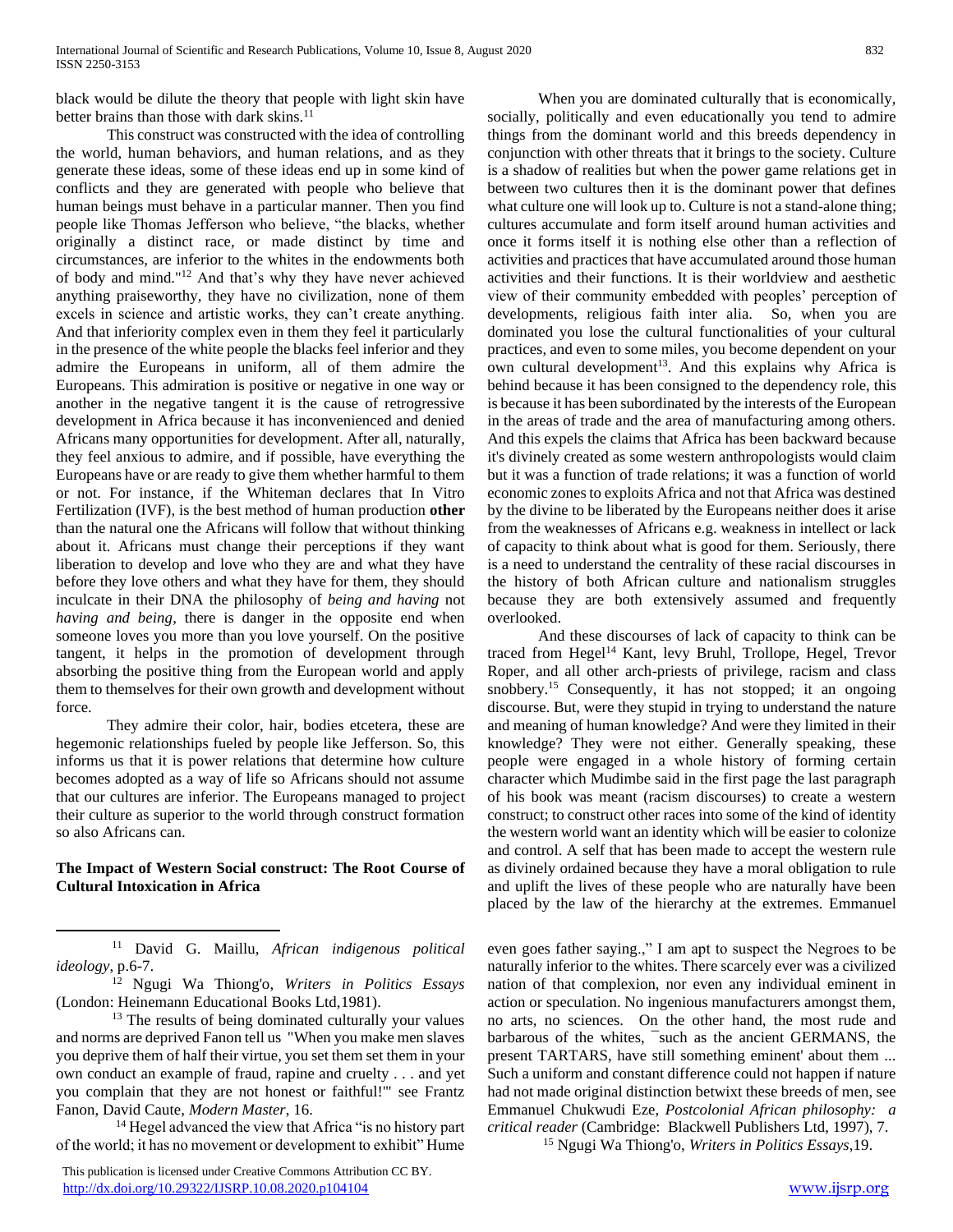Chukwudi observed how the western anthropologists tried to justify themselves and he critiqued them saying:

 It is for good reasons then that "the critique of *Eurocentrism<sup>16</sup>*" has become a significant, if "negative," moment in the practice of African philosophy. For it is with the authorities of Hume, Kant, Hegel, and Marx behind them, and with the enduring image of "the African" as "black," "savage," "primitive," and so forth, in conjunction with clearly articulated political and economic colonial interests, that nineteenth- and twentiethcentury European anthropologists descended upon Africa. And *Quelle surprise!*: the Levy-Bruhls and the Evans-Pritchards report that the "African mind" is "prelogical," "mystical," and "irrational;" or, when it is recognized as "logical" (such as by Evans-Pritchard), it is still compared and considered "inferior" to the "Western" scientific mind as if all Westerner's' minds are scientific, or as if all Africans must have the scientist's mind to be rationally human. These anthropological productions, often commissioned after the military invasion of an African territory or after a rebellion against occupying European powers, were intended to provide the European administrations and missionarycultural workers with information about the "primitive" both to guarantee efficient administration and to provide knowledge of the "African mentality," so that, while demonizing and repressing African practices, the "superior" European values and attitudes could be effectively inculcated into the African conscience.<sup>17</sup>

Why do I go through all these? If we are going to look at the possibilities of decolonization then we must also be prepared that this is supposed to be a long process that is going to be initiated and not ending so quickly. This effort to displace the dominant Eurocentric notions or voices on Africans by perpetuating their denotative character of supremacy and imperialistic status to distinguish them from other races must be muzzled as Oruka put it that there is need to, "critique and displace the absolutist metaphysics and epistemology which are thought to identify and provide knowledge of a rational order of axiom,"<sup>18</sup>but it sad to inform you that some African scholars these days spend their substantial time in being preoccupied with demystifying these racial constructs instead of concentrating on positive scholarship that will transform Africa in all its problem scopes neither are they engaged in Oruka's request a few of them do the opposite.

# **Decolonizing the Western Construct: Suggested Solutions**

 If we move from that theoretic discourse, looking at page two of Mudimbe's works, he talks of some practical strategies the Europeans used to dominate and exploit Africa, the procedures of acquiring, distributing, and exploiting lands in colonies; the policies of domesticating natives; and the manner of managing ancient organizations and implementing new modes of production,"<sup>19</sup> in regards to this he explained more profoundly how the Europeans used these processes on Africans, the first step was to occupy a space, the physical space to rearrange the physical organization systems and social organizations. They had to do physical rearrangement for the colonial structures to be implemented. b) The second thing that Mudimbe is talking about is domesticating the native mind. The African minds had to be domesticated and be injected with certain ways of values, a certain way of thinking, and certain cognitive perspectives so that they start thinking in European perspectives, seeing and behaving in European manner and worship in European manner for the implementation and execution of imperial way of life. c) The third practical thing that Mudimbe talks about is the appropriation and integration of the economic histories of Africa into western perspectives:

 Thus, three complementary hypotheses and actions emerge the domination of physical space, the reformation of natives' minds, and the integration of local economic histories into the Western perspective.<sup>20</sup>

 The sad thing is that if I look at Africa today, that as much as colonial discourse invented this kind of a person who cannot think of himself or herself and who therefore should look for the colonizer for a guide, initially this was an imposition but am sad to say that as things are today virtually across Africa, African governments have called for foreigners to come and recolonize us, why to say this, look at the rush and heavy borrowing from China, why is that happening and how are these governments going to pay these sums of money, remember I said, the main objective of colonization was economic exploitations which is still ongoing and started with slavery period but now we are inviting them to come to exploit our resources and enslave us economically.

 The instantaneous increase of China's economic and political involvement in Africa not out of goodwill for the developmental and thriving economic purposes of the continent. It is on economic exploitation in a neocolonial manner. China currently is Africa's largest trading beau and the biggest economic investor. Furthermore, it is the fastest and rapidly growing economy and source of foreign direct investment. All these rapid growth and investments of the Chinese economy basically come from Africa that is languishing in poverty. China is slowly gaining control over African resources by promising African leaders' "instant" economic growth, African leaders need to be reminded that economic growth is a process and not an event, but Chinese are soon succeeding in convincing them that it is an event.

 How long are we going to control our resources since beggars cannot claim to be free? So long as one is enjoying a situation of begging finally, he or she is going to be enslaved.

<sup>17</sup> Emmanuel Chukwudi Eze, *Postcolonial African philosophy: a critical reader*, 10.

<sup>19</sup> V.Y Mudimbe, *The Invention of Africa* Gnosis, Philosophy, and the Order of Knowledge, p.15.

<sup>16</sup> Eurocentrism revolves around the notion that Western values and ideals are closest to objective truth, and they should therefore be made the yardstick to measure rationality, truth, reality and civilization in other non-Western parts of the world. This mindset played a large role in fueling imperialism during the colonial era and has continued to sustain neocolonialism long after imperialism has ended. See Isaac E. Ukpokolo, *Themes*, *Issues and Problems in African Philosophy* (Switzerland: Palgrave Macmillan imprint is published by Springer Nature 2017), 150

This publication is licensed under Creative Commons Attribution CC BY. <http://dx.doi.org/10.29322/IJSRP.10.08.2020.p104104> [www.ijsrp.org](http://ijsrp.org/)

<sup>18</sup> Cf. H. Odera Oruka, *Sage Philosophy: Indigenous Thinkers and Modern Debate on African Philosophy* (Nairobi: ACTS Press,1991). p.216.

<sup>20</sup> V.Y Mudimbe, *The Invention of Africa* Gnosis, Philosophy, and the Order of Knowledge, p.15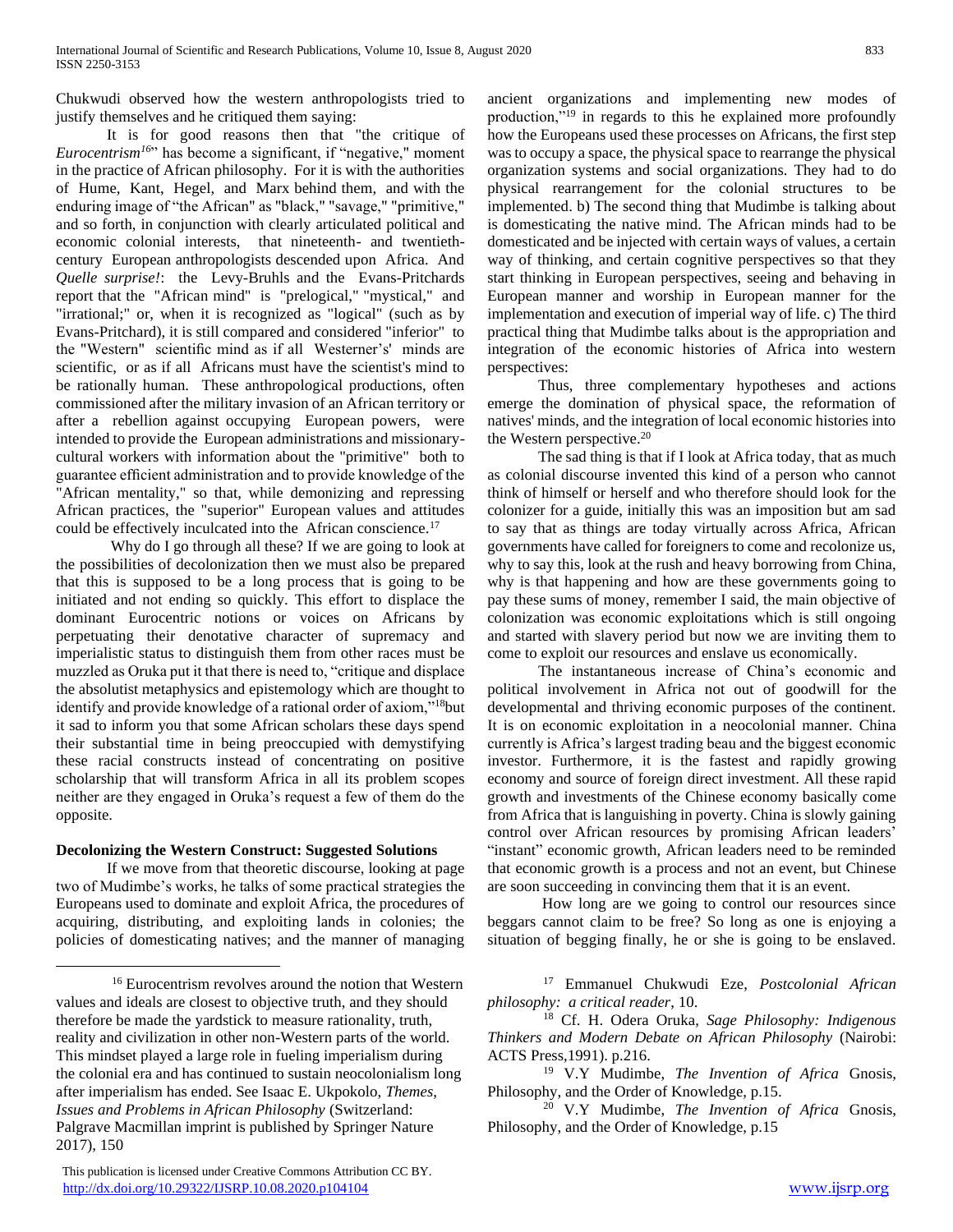African leaders must wake up, they have become what Fanon calls the "national bourgeoisie," "Africa's leaders bear some responsibility to the continent's crisis. Aided and abetted by the West, Africa's demoralized and cynical leadership has completely failed its citizens. In a report to the U.N. Security Council in 1998, Secretary-General Kofi Annan noted that it was time for Africans to hold their political leaders responsible for the economic failures that ravage their lives. "Where there is insufficient accountability of leaders, lack of transparency in regimes, inadequate checks and balances, non-adherence to the rule of law, absence of peaceful means to change or replace the leadership, or lack of respect for human rights, political control becomes excessively important and the stakes become dangerously high."<sup>21</sup> African leaders have become "hyenas" of their own countries. Leadership in Africa is like an opportunity to plunder people's wealth, this is not in all African countries but virtually in most African countries their leaders plunder their own wealth. They are opportunistic and materially possessed leaders claiming to be leaders of Africa but they have defiled the integrity of their own people and constitutions that is supposed to guide them and continues to enjoy the top cream at the expense of vulnerable starving citizens.

#### **The Attempts of Decolonization and Why They Failed**

 Now, were there attempts to decolonize this colonial discourse, the answer is yes, *Negritude<sup>22</sup>* by Senghor was one of the attempts to at least asserts Africanism among so many other philosophies and slogans like *humanism* of Kaunda that promoted the philosophy mutual, comprehensive and inclusive society of traditional Africa, *Ujamaaism* was another attempt by Nyerere where people live and share the community's wealth communally, the emphasis is based on the value of human community. Other attempts were *Africanism*, philosophical *consciencism* etcetera. Now, these were some of the attempts by the African leaders that highlighted the African ideologies that would deconstruct the western psychological myth of superiority through reviving the African values suppressed by eurocentrism. But they all failed because of the strong economic forces of capitalists that were skyrocketing at that time. The dawn for independence challenged them (African leaders) to debacle since one had to go east or west.

 And remember at independence, there was a lot of attempts to break away from colonial social systems and institutions but as things are right now nobody is talking about different ideology from the colonial ideologies, so are we back in perpetuating structures and colonial discourses? Yes, because we have never understood that our minds have been domesticated and the interesting thing with imperialism is that once it is successful, once the mind is colonized, it has a propensity to reproduce itself and we don't need the physical imposition and presence of the colonizers to tell us to do this and or that, we now do it ourselves,

<sup>21</sup> Wisdom J. Tettey, Korbla P. Puplampu And Bruce J. Berman, *Critical Perspectives in Politics and Socioeconomic Development, in Ghana*, (Netherlands: The Koninklijke Brill Nv, Leiden, 2003), 362.

 This publication is licensed under Creative Commons Attribution CC BY. <http://dx.doi.org/10.29322/IJSRP.10.08.2020.p104104> [www.ijsrp.org](http://ijsrp.org/)

it automatically infuse itself, because we have already internalized the mannerisms that depict imperial culture; in other words, the Europeans left but we are the "Europeans" left behind who replaced them because of our mannerisms.

 At independence, the colonial experiences taught Africans to fight for his or her essence and existence so that he can have control of his or her own identity and destiny. That awareness that one has to fight for his or her identity was well and clear in the African mind, this was marked by bloody struggles for liberation and it took many Africans sundry of years to have confidence that being Christianized and speaking European dialects could not give liberation and they had to invent an unpolished way to muzzle them out and get independence until now nobody could account for the Africans that were maimed and sort dead by the gun in the process nonetheless it is in their spirit for the liberation that they made such hazardous decisions and today we remember them, "We must remember the many slave rebellions in which our forefathers took part, arose despite severe persecutions, wholesale killings and the treachery of stool pigeons in the ranks . . . If we honor the fighting traditions of our forefathers, if we claim the right to be their true sons and daughters, positively we must follow in their footsteps of struggle and not disgrace their heroic struggles and trample in cowardly passivity the courageous and fighting heritage that they have passed on to us,"<sup>23</sup> we should be grateful to our slaved ancestors, not embarrassthem, in their so-called prelogical state they realized and refused to conforms to the "truths" constructed as a result of power relations and in their act of resistance they triumphed.

 These others attempt to decolonize Africa; the colonial discourses to reinvent Africa apparently did not have some philosophical principles that could sustain them. And they vanished appallingly. If we need really to decolonize and reinvent Africa and go beyond invented Africa then we must seriously rethink of the power game around the concept of knowledge and know that knowledge is a contested line of discourse and if there are more contending powerful knowledge systems then our systems are likely to be marginalized. We need to have a clear political ideology and policy and means of implementing them and it must be based on some philosophical principles which can sustain a discourse. When I hear some scholars arguing that *ujamaa* died with Nyerere because they claim it was Nyerere who was *Ujamaaist*, such discourses are dangerous. We need principles about the conception of what we want to become. Do Africans know really what they want to become other than what they were created to be? Africans need to know who they are and what they want.

#### **What Should We Do? The Desire for Antithesis Discourses**

which are to be found common beliefs and values. See Tomaz Carlos Flores Jacques, *Discursos Postcoloniales Entorno A África*,( Al Akhawayn University, 2010)

 $23$ Cathy Bergin, Bitter with the Past but Sweet with the Dream': Communism in the African American Imaginary, *representations of the Communist Party, 1940–1952* (Netherlands: Koninklijke Brill, 2015) p.64. Also see the link of the book on *www.brill.com/brill-typeface.*

<sup>22</sup> For instance, Senghor, writing in 1964, describes negritude as the collective personality of the black African. More precisely, negritude is the "ensemble of the cultural values of the black world, as these express themselves in the life, the institutions and the works of black people" Race circumscribes the area within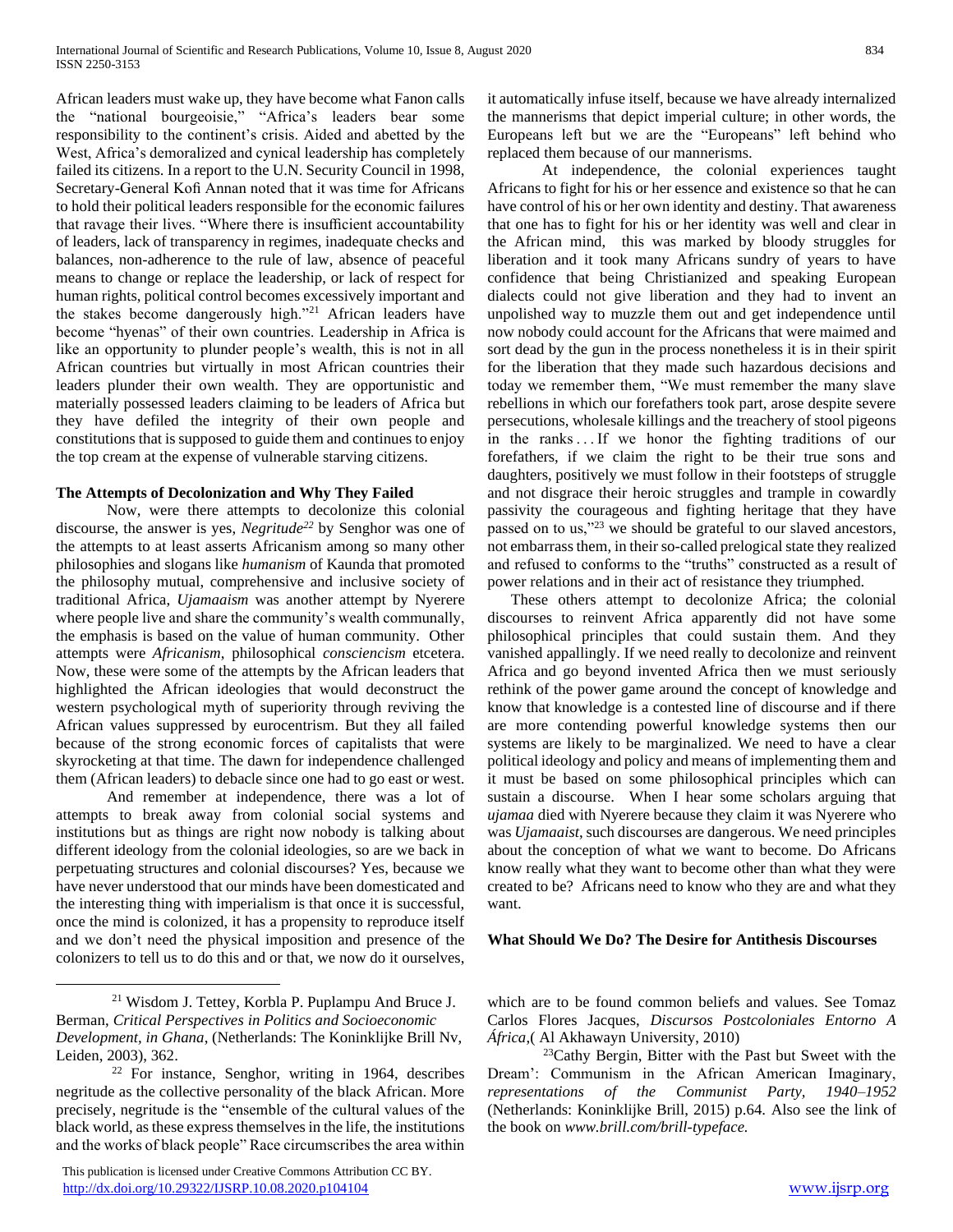In the history of philosophy, it is evident nearly with all the philosophers that when one constructs a theory explaining some phenomenon or certain natural fact or societal social problem then it will be within no time before its antithesis acutely opposite to that theory is formulated inquiring about its assumptions, that why in philosophy we don't have any dominant school of thought, that is what we need about these European constructs, they have been dominating because we have not offered a serious discourse to suppress them.

 So basically, all these discourses were meant to create particularly to the Africans to feel that indeed they are naturally inferior and therefore accept domination and look like an inferior self who would always look to the white man for salvation and guidance and that could allow for colonization or neo-colonialism which are basically for their benefit (Europeans). The lesson we learn from the nature and purpose of these discourses was to make Africans psychologically inferior which the Europeans succeeded in doing perfectly but the problem we are now facing is unless we understand the nature of these discourses, we can never deconstruct them. Because we need to deconstruct these discourses, we need to start another powerful discourse of liberation, discourses that will elevate us and make us more autonomous and prouder of ourselves and more independent.

#### **Education as the Key factor to Self-autonomy**

 Such path of forming a parallel argument of autonomyregain of the self can be analogously understood when reading Paulo Freire in the *Pedagogy of the Oppressed*, a very classical book, Paulo believes that the education system of the colonizers is not suitable for the colonized, the education system by the colonizer was supposed to create the colonized a subject, it is the education of a slave, so colonized countries must now device their own education that will lift the oppressed from their servitude position and the colonized seems to have failed in that. Paulo frankly remarked:

 The central problem is this: How can the oppressed, as divided, unauthentic beings, participate in developing the pedagogy of their liberation? Only as they discover themselves to be "hosts" of the oppressor can they contribute to the midwifery of their liberating pedagogy? As long as they live in the duality in which *to be* is *to be like*, and *to be like* is *to be like the oppressor*, this contribution is impossible. The pedagogy of the oppressed is an instrument for their critical discovery that both they and their oppressors are manifestations of dehumanization.<sup>24</sup>

 The system of education as per now in the colonized countries are not founded on their values and needs and therefore, it is futile to them Dr. Carter G. Woodson reminds us that:

 The so-called modern education, with all its defects, however, does others so much more good than it does the Negro, because it has been worked out in conformity to the needs of those who have enslaved and oppressed weaker peoples. For example, the philosophy and ethics resulting from our educational system have justified slavery, peonage, segregation, and lynching. The

 This publication is licensed under Creative Commons Attribution CC BY. <http://dx.doi.org/10.29322/IJSRP.10.08.2020.p104104> [www.ijsrp.org](http://ijsrp.org/)

oppressor has the right to exploit, to handicap, and to kill the oppressed. Negroes daily educated in the tenets of such a religion of the strong have accepted the status of the weak as divinely ordained, the Negro's mind has been brought under the control of his oppressor. The same educational process which inspires and stimulates the oppressor with the thought that he is everything and has accomplished everything worthwhile depresses and crushes at the 'same time the spark of genius in the Negro by malting him feel that his race does not amount to much and never will measure up to the standards of other peoples. The Negro thus educated is a hopeless liability of the race. The difficultly is that the "educated Negro" is compelled to live and move among his own people whom he has been taught to despise. As a rule, therefore, the "educated Negro" prefers to buy his food from a white grocer because he has been taught that the Negro is not clean. It does not matter how often & Negro washes his hands, then, he cannot clean them, and it does not matter how often a white man uses his hands he cannot soil them. The educated Negro, moreover, is disinclined to take part in Negro business, because he has been taught in economics that Negroes cannot operate in this particular sphere.<sup>25</sup>

 So, we need to start a whole parallel discourse of autonomy and independence to deconstruct Eurocentrism superiority complex discourses by going back to learn our history and know where are the pitfalls and where did the rain start beating us so that we may be conscious of them. Am not saying that we move back to square one to African outmoded practices that would be dreary and virtually impossible because no nation lives in the past but to move ahead steadily we need the past to understand the present and figure out the future if it is in our sanguinity to create the Africa we hope for and want then we need to know and understand where we came from, it's crucial in any developing nation otherwise pre-colonial African civilizations were advanced in their own right but that aspect of historical continuity with the African past is so much essential for her commitment to the renaissance of her values. Through and by history man is the product of his history.

 So, if Africans want to be independent, they must know how their servitude identity was formed first because how can one unformed them yet they don't know how it was formed. Nobody grants one power you must earn your power since who does not enjoy power and control of others? We need to learn to know how we came to be where we are then we must alter that process by forming an opposite process to liberate ourselves because liberation is also a process. Paulo put it very crystal-clear that liberation is, "not a gift, not a self-achievement, but a mutual process.<sup>26</sup>" Africans must be reminded to know that, "none was born superior to everybody" and the miser is exploited when he or she is in good spirits as African proverbs may confirm.

#### **Autonomy and Independence**

 Accordingly, the African up to now have mastered the master and its high time he breakthrough and be unrestricted from

<sup>24</sup> Freire, Paulo; Bergman Ramos, Myra, *Pedagogy of The Oppressed*, (New York London: Bloomsbury, 2014) chapter one

<sup>25</sup> Khalif Khalifah H., *Mis-Education of the Negro in Proper Prospective (Braham's Hill Road - Deweyville, Virginia*;

Khalifah's Booksellers & Associates*,* 2005. See also the book link at [www.khabooks.com](http://www.khabooks.com/)

<sup>26</sup> Freire, Paulo; Bergman Ramos, Myra, *Pedagogy of The Oppressed*, (New York London: Bloomsbury, 2014), chapter 1 and 2 discusses this more deeply.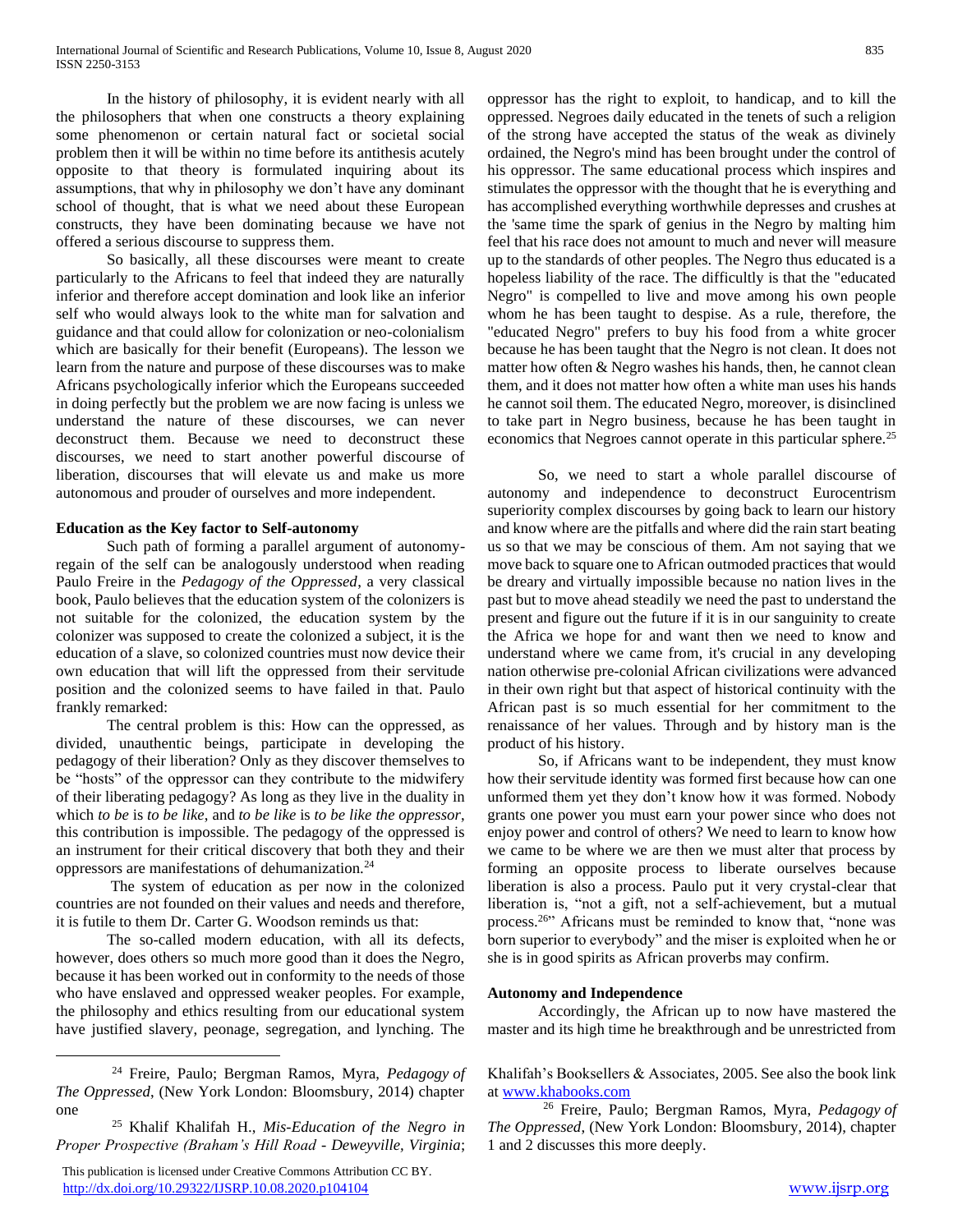his or her filched autonomy and this would necessitate them to deconstruct this image constructed by its engineers and swap it with his self-rule and responsibility. Autonomy is attained by subjugation; it is not given on a silver platter once snatched, it must be hunted continuously and sensibly. Autonomy is not something ideal situated in the world of forms exterior of man as Plato would tell us but then again it is rather the requisite condition for the expedition of human whole freedom. But are Africans ready for this great revolution? The reason why this liberation for Africans will delay is that some of them are submerged in the system of the oppressor the so-called the white-African is not ready to be liberated but the few who are fighting for this relief are also fought by the white-African, Paulo illustrates this more succinctly:

 However, the oppressed, who have adapted to the structure of domination in which they are immersed, and have become resigned to it, are inhibited from waging the struggle for freedom so long as they feel incapable of running the risks it requires. Moreover, their struggle for freedom threatens not only the oppressor but also their oppressed comrades who are fearful of still greater repression. When they discover within themselves the yearning to be free, they perceive that this yearning can be transformed into reality only when the same yearning is aroused in their comrades. But while dominated by the fear of freedom they refuse to appeal to others or to listen to the appeals of others, or even to the appeals of their own conscience. They prefer gregariousness to authentic comradeship; they prefer the security of conformity with their state of unfreedom to the creative communion produced by freedom and even the very pursuit of freedom.<sup>27</sup>

 In the case of African situation, this conformism Paulo is talking about is seen in Ngugi's work when he said, "It is the African ruling classes, once described by Fanon as having a permanent wish for identification with the bourgeois representatives of the mother country, who under neocolonialism become the missionary agency for the continuation of cultural imperialism as part and parcel of imperialism's economic and political encirclement of the world,"<sup>28</sup> close to that Nyerere, also put this more agreeably, "In practice, colonialism, with its implications of racial superiority, was replaced by a combination of neocolonialism and government by local elites who too often had learned to despise their own African traditions and the mass of the people who worked on the land."<sup>29</sup> So despite our fight for liberation from imperialism some of us are stumbling block to this success they are what Ajayi *et al* described as, "Some educated Africans cooperated with this European desire in the belief that colonial rule might prove a necessary step to African development *but* Colonial rule proved to be both an opportunity and an obstacle to African development."<sup>30</sup> Bell has good counsel for such

 This publication is licensed under Creative Commons Attribution CC BY. <http://dx.doi.org/10.29322/IJSRP.10.08.2020.p104104> [www.ijsrp.org](http://ijsrp.org/)

individuals who are driving Africans in a retrogressive manner, that there is a big risk:

 If we, as a people, are so busy trying to be white, trying to love white, trying to act and live white in a world that will only accept us if we are actually white—we should be in the position that we're in. To want to be white in a world where the majority of the people are of color is a sickness. To have internalized the values and aspirations of the oppressor to such a degree again emphasizes the need of a people to educate its own if it wishes to keep its own. To turn our children over to others is to run the risk of losing them forever.<sup>31</sup>

 Such mindset, in my assessment, really perpetuates not only colonial mentality but also neocolonial mentality in stubbornly seeing Africans as primitives, and again they see Africa as a vast dark continent, they are not objective and universal in their approach to Africa(ns). This clearly shows how neocolonialism remains an impediment to true sovereignty and autonomy, therefore, is sources of African current problems today.

#### **Liberation by History and literature**

 We return now to the analogy of language as a memory bank of the peoples' practices. Language is significant in the discourse, dialogues, and understanding of societies, it is the vehicle that drives the society, the social practices, morals and generally the traditions are stored in the language hence when a society loses its language completely it may result in the loss of its traditions as well. Kenyan writer Ngugi wa Thiong'o argues that the issues of language in Africa must be understood within the context of European domination, marginalization, and exploitation. The politics of language is deeply intertwined with the cultural imperialism represented by Eurocentric domination of Africans and this was done in a process of destruction or the deliberate undervaluing of a people's culture, their art, dances, religions, history, geography, education, orature and literature, and the conscious elevation of the language of the colonizer. The domination of a people's language by the language of the colonizing nations was crucial to the domination of the mental universe of the colonized.<sup>32</sup>

 The struggle for cultural freedoms is thus the struggle to resist continued domination in any sphere. African languages must be enlisted as part of the discourses and narratives in delegitimating colonialism. One way to demonstrate the contention that Africans have always had a philosophical tradition is to revive the local languages in ways that free cultural production and expression. Language is the people's collective voice, and African languages become inescapably contested terrains in the battle to either deny or establish cultural identity.<sup>33</sup>

 To surmount the situation of oppression and domination, people must first critically recognize its cause, so that through

<sup>32</sup> Imbo, Samuel Oluoch, *An Introduction to African Philosophy*, 1998.

<sup>27</sup> Freire, Paulo; Bergman Ramos, Myra, *Pedagogy of The Oppressed,* chapter one.

<sup>28</sup> Ngugi Wa Thiong'o, *Writers in Politics Essays,* p.,25.

<sup>29</sup> George B. N. Ayittey, *Africa Unchained the Blueprint for Africa's Future,* 9.

<sup>30</sup> Ajayi, J. F. Ade.; Goma, L. K. H.; Johnson, Ampah G, *The African Experience with Higher Education* (Ohio: Ohio University Press, 1996), 25.

<sup>31</sup> Bell Hooks, *Rock My Soul*-*Black People and Self-*

*Esteem*, chapter six

<sup>&</sup>lt;sup>33</sup> Imbo, Samuel Oluoch, An Introduction to African Philosophy (Boston Way, Lanham, Maryland: Rowman & Littlefield Publishers,1998)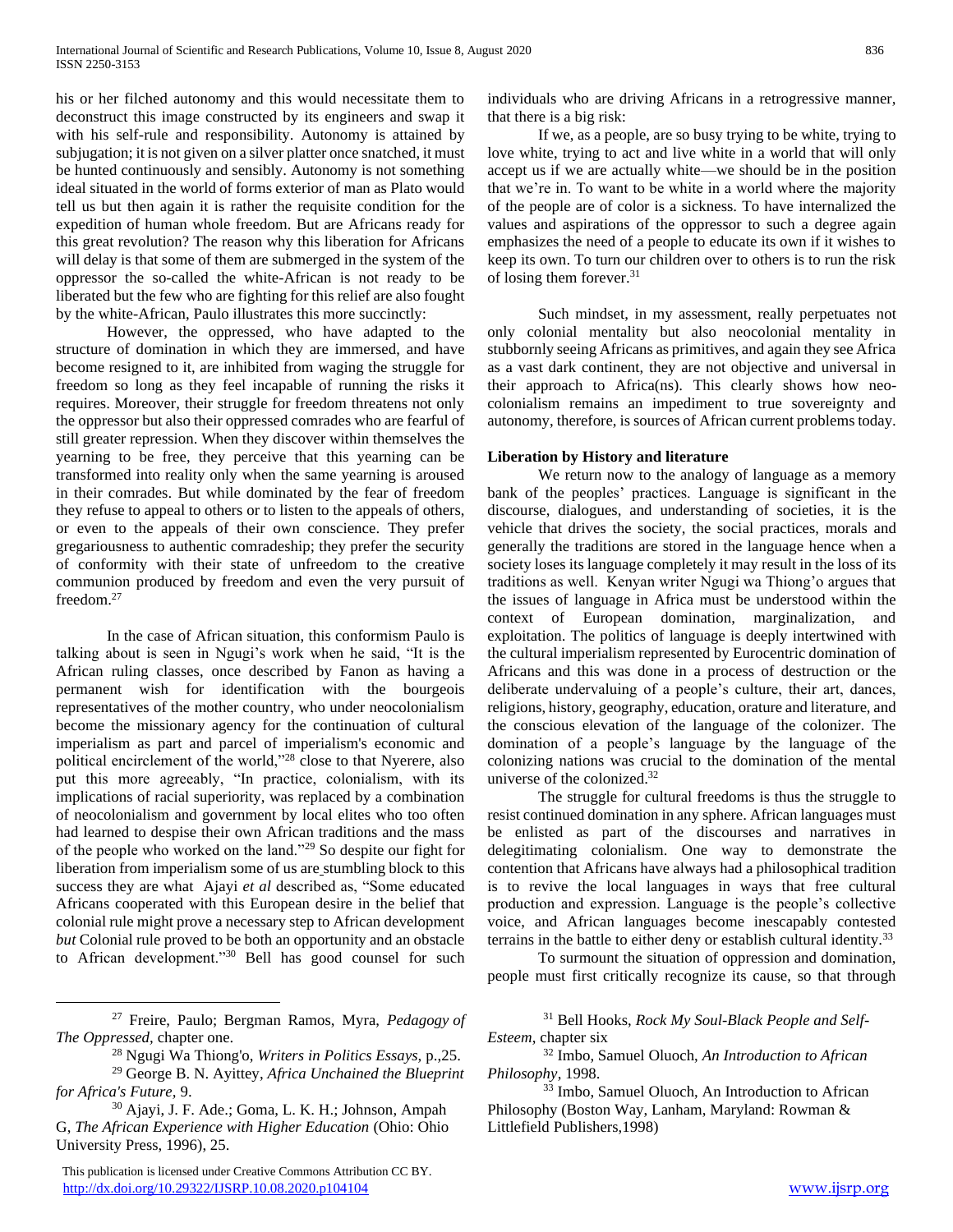transforming action they can create a new situation, one which makes possible the pursuit of a fuller humanity.<sup>34</sup> And this demands that as African scholars we must be good readers of our history and be good interpreters of those historical contexts, then we shall devise a good counter-argument to these snags, we must read in between those works about Africa/Africans published by foreigners alongside interpreting African idioms, songs, folktales and proverbs along others to elicit the great knowledge behind them. Most African intellectuals especially the critics have enormously failed to interpret the above-itemized materials and they have left that role to the western scholars, it is notable from Ngugi who laments that "Ignorant of their country, some people can only relate tales of ancient Greece and other foreign lands,"<sup>35</sup>that should desist as he urged them in some other text:

We must also reject the erroneous attempts of foreign students and *local scholars* to interpret and present her (Africa). We must interpret and present Africa in our own way, *in our own understanding,* and our own interest.<sup>36</sup>

 Proverbs for instance as a component of an African culture that carries with it the community piquancy of thoughts or philosophy in social, ethical, politics, economics, and religious aspects of life. Ngugi reminds us of the importance of literature in our process of becoming and self-realization saying:

 At the same time, literature is more than just a mechanistic reflection of social reality. As part of man's artistic activities, it is in itself part of man's self-realization as a result of his wrestling with nature; it is, if you like, itself a symbol of man's creativity, of man's historical process of being and becoming. It is also an enjoyable end-product of man's artistic labor. But more important, it does shape our attitudes to life, to the daily struggle with nature, the daily struggles within a community, and the daily struggle within our souls and selves.<sup>37</sup>

 Language reflects a people's cosmology and their perspectives on reality, conveying cultural beliefs. Imposing a language on society is a form of cultural imperialism because language conveys important understandings about the way its speakers live, feel, and think indeed, how they define themselves.<sup>38</sup> It is significant in promoting African languages in the rehabilitation of their colonial destruction, to relink once again with the way of life and the ideologies that they contain within them.

 That is how literature has a very pregnant ingredients in our understanding of any historical context and content of any people, I call for this action particularly in the interpretation of African literature because as we speak now few African intellectuals have taken the initiative in the dissemination of their

 This publication is licensed under Creative Commons Attribution CC BY. <http://dx.doi.org/10.29322/IJSRP.10.08.2020.p104104> [www.ijsrp.org](http://ijsrp.org/)

views on Africans. And as we speak now a good number of the works about African issues some of which still troubling us were written by European anthropologists, general spectators, colonial superintendents, and religion proselytizers, apparently, they observed at the African situation with a certain notch of partiality henceforth making a good number of predisposed judgments on Africans. This is very evident and it is interesting to see how common their conclusions were regarding African social structure, economic structure, or political structural or any of the issues one was handling about Africans.

 They took these prejudices to give support to their social structures demonizing the social structures of traditional indigenous African systems. They never did a research of what was common among their system and that of traditional Africans and if they were, to what extend was that variance, I thought this could have earned them a lot of veracity. This showed that they had no history about traditional African indigenous people and they were just making their undesirable assumptions, and this not just those western scholars, it is also a problem among the Africans scholars particular the criticizers who based their evidence on the short history of African cultural practices they have gathered rather than doing intricate research coupled with interpretations. For instance, there has been a biased conclusion as we have seen that Africans generally are inferior and having a low level of deliberative faculty, the western did not tell us the history of that except appealing to nature as the isolating apparatus of that inferiority and superiority complex. Everything has a historical context so also should be rationality debate on Africans, they failed to show this historical evidence maybe because their preconceptions were grounded on how they sluggishly understand how African were fine-tuning to the demands of the contemporary social ladder.

 Nonappearance of an in-print and documented history of Africans has often been the pivotal point of rationalizing the desolation of African history, granting that it has never been always denied the fact that the African whether in a primitive state or civilized mode had always lived in Africa since time immemorial. And we all know that no nation or people could live in this world and create no history. Even in the barbarian state of life as the Europeans present the Africans who, they thought to be so; Africans could never have existed deprived of history. So, unless we understand that history then we can devise divisionary tactics of parallel augments based on some philosophies to deconstruct the myth of the European preeminence. Otherwise, it would be enormously hard for Africans to divorce themselves from the primitiveness nature that the Europeans have always associated them with. "Finally, the notion that "Africans belong to a sick or unregenerate culture is a racist assault on African and

granted. This ABC of education is followed in most societies because it is demanded by the practice and the experience of living and growing."

<sup>36</sup> Prof. Okot P' Bitek, *African cultural revolution,*  introduction, (Macmillan books for Africa,1973). The italics are my own emphasis.

<sup>37</sup> Ngugi Wa Thiong'o, *Writers in Politics Essay*, Part I.

<sup>38</sup> Imbo, Samuel Oluoch, *An Introduction to African* 

*Philosophy* (Boston Way, Lanham, Maryland: Rowman & Littlefield Publishers,1998).

<sup>34</sup> Freire, Paulo; Bergman Ramos, Myra, *Pedagogy of The Oppressed,* chapter one paragraph 11.

<sup>35</sup> Ngugi Wa Thiong'o, *Writers In Politics Essays* (London: Heinemann Educational Books Ltd,1981), Part I. in this text, Ngugi give an illustration on the important of literature and history saying "A Russian child grows under the influence of his native imaginative literature: a Chinese, a Frenchman, a German or an Englishman first imbibes his national literature before attempting to take in other worlds. That the central taproot of his cultural nourishment should lie deep in his native soil is taken for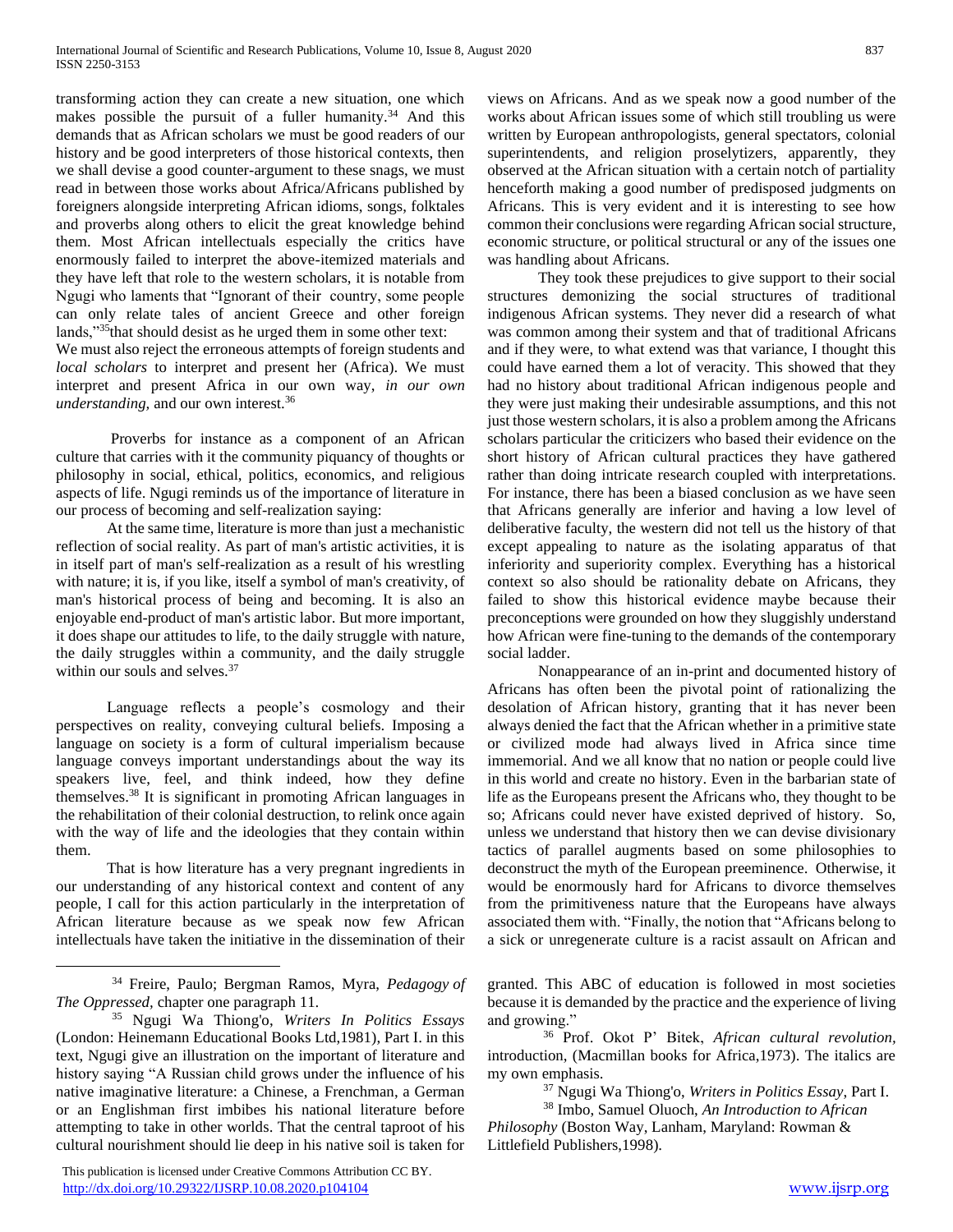Black peoples all over the world. Indeed, the stereotypical image of Africa as a "dark continent ravaged by famine and slaughter" is widespread. Africa has become the joke of the world."<sup>39</sup>

#### **Africanizing the System through Education**

 Each one of the Africans must comprehend the "system" of the oppressor from a historical curvature and work for its coup not militarily but through turning back on African values and see how reciprocally those values could be fused with western values for better development and the reshaping of the western system of education based on Africans values, this undertaking must, by all means, take lead since this is where I believe the rain seriously started beating us from. There is a strong need to promote African indigenous practices by creating a paradigm of a shift to African values and their ideologies so that they move from the crisis of values and this can be done with a high level of intelligence and sense of accountability, to effectively deconstruct everything, Africans must be in charge of their destiny.

 They need their own system of education projected towards their needs to effectually help in retorting the African problems, they should instantaneously walk away from the effectively brainwashed culture and move away from the European cultural heritage and come to the rich cultural heritage of the African people. The kind of education that is supported by the African needs and benefits is based on their tradition of how they perceive their problems that surrounds them and will give them ways on how they can walk away from such a crisis. At the moment the kind of education the Africans are undergoing can be described like a tree planted on the tin since it's unsubstantiated on her various customs and traditions, this is because, "education should be adapted to the mentality, aptitudes, occupations, and traditions of the various peoples, conserving as far as possible all sound and healthy elements in the fabric of their social life; adapting them where necessary to changed circumstances and progressive ideas as an agent of natural growth and evolution."<sup>40</sup> Education should primarily be based on peoples' cultural settings as the software or that vehicle that carries an individual's beliefs, behavior, values, and generally the worldviews, such education enhances one's attitude, which stimulates him or her to be more productive to the society. In this manner any critical educationalist would work for closer links between the 'school curriculum' and social environments, relating the teaching of science and technology to local situations. When the African educationalist succeeds in this implementation then it will the definite way to the inversion of colonial rule in Africa. "More importantly, Kofi's narrative attests to the power of indigenous knowledge to not only subvert cultural domination by western culture and technology but also the potential of developing alternative local economies through the application of indigenous science and adaptation of other sciences to local needs."<sup>41</sup> Critical teaching based on the cultural context (African) will affirm rather than devalue local knowledge. Critical education for awareness is essential if we are to change and sustain our cultural content and context for selfidentity.

 Otherwise, things will continue to fall apart, and "the center will not hold," no more as we are being reminded by a renowned and popular African scholar Chinua. The underlining issue here that the masters by all means possible have controlled the African cultural setting ranging from education, their religious worldviews, literature and language and all strong components of their cultural settings that express their essence and existence this has enabled them to have control over their values and eventually their creation outlook have been neutralized and paralyzed. Again, we are not dismissing western system of education as impractical for Africans but it needs to be seriously intermingled with the African traditions to effectively solve her problems because most of the African systems be it in popular religions, education, politics, economics or any social systems deal with western structures and problems, otherwise, as things as per now they are causing more harm than good here is a testimony from Wane, a young Kenyan scholar, relates her personal experience, representative of a very common phenomenon on the continent of Africa as brought about by holding the Western form of education in high esteem. In her own words she attests: $42$ 

 The education that I received reinforced very strong Western values and created a desire in me to aspire physically to relocate and live in the West. I truly felt that education would be incomplete if I did not visit the land and see the people who dominated so much of the ethos of education in Kenya. This was because all the learning was embedded in a social structure designed to erode traditional knowledge and values. Most learnings concentrated on Europe and North America. Colonial education succeeded in planting seeds for the expansion, growth, and sustainability of imperialism.<sup>43</sup>

 Our education systems as they now are just primary tools that Europeans are using to champion their colonial mentality because they still have control over them and they are always ready to fund them through scholarship among many other ways to just make sure that they continue miseducating Africans. So, without a thoughtful continuing educational reform by African leaders and scholars then education will remain reflecting the colonial culture where our students will continue to get those forms of information that make them think and justifies their enslavement. So, if Africans want to be unrestricted then they must be educated on those educational systems that will make them liberated because without intellectual freedom surely there cannot be true and perpetual freedom as in the case of Wane. Education in its practical nature is for liberation and obtaining freedom from various problems we experience and if it is not critical and creative to the consciousness of the learner then it's enslaving especially to the culture that dominates as its reward, that is conformity which

<sup>43</sup> Isaac E. Ukpokolo, *Themes*, *Issues and Problems in African Philosophy*, 150.

<sup>39</sup> Wisdom J*. et al., Critical Perspectives in Politics and Socioeconomic Development, in Ghana*, 3612.

<sup>40</sup> Ajayi, J.*et al*, *The African Experience with Higher Education*, 43.

<sup>41</sup> Wisdom J. Tettey, Korbla P. Puplampu And Bruce J. Berman, *Critical Perspectives in Politics and Socioeconomic Development, in Ghana*,382.

This publication is licensed under Creative Commons Attribution CC BY. <http://dx.doi.org/10.29322/IJSRP.10.08.2020.p104104> [www.ijsrp.org](http://ijsrp.org/)

<sup>42</sup> Isaac E. Ukpokolo, *Themes*, *Issues and Problems in African Philosophy*, 150.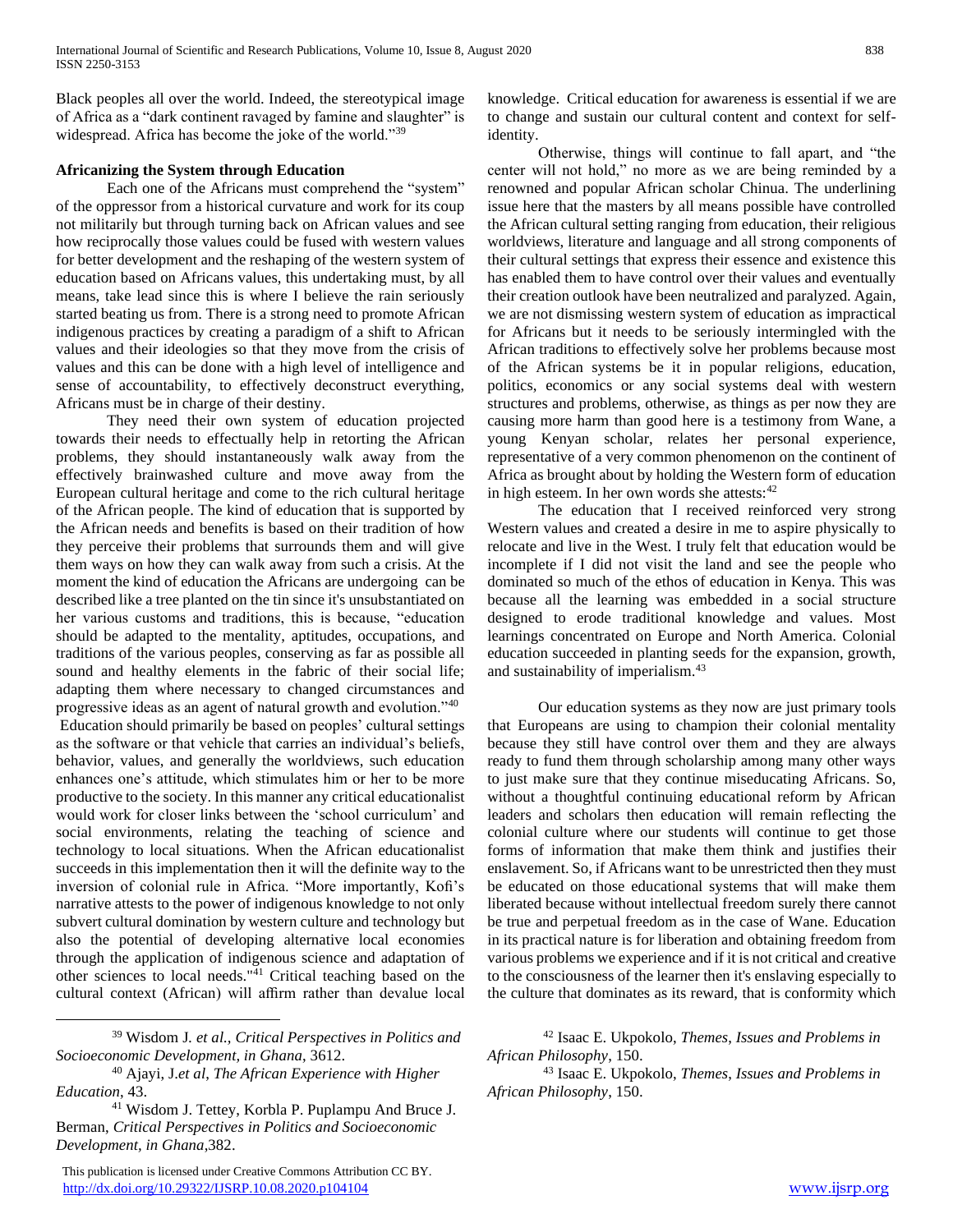should not be the case, education ought to fortify our thinking capacity so that one be completely self-actualized, objective and psychologically integrated into his or her worldview.

 In any case, education is developed and designed by tradition and those traditions are shaped by some factors which provide guidance and direction, so, traditions cannot be transplanted or be imposed without some synergetic relations that are of benefit. Let us not mingle things, "The truth is that the content of our syllabi, the approach to and presentation of the literature, the persons and the machinery for determining the choice of texts and their interpretation, were all an integral part of imperialism in its classical colonial phase, and they are today an integral part of the same imperialism but now in its neo-colonial phase."<sup>44</sup>

 Far from that our main question which concerns us here is whether these so-called western "educated" African persons are essentially equipped to confront the tribulation before them or they insentiently contribute to their own ruination by disseminating the regime of the colonizer. It has been a wrong believe that education of the Europeans to Africans should mean the same thing to the two parties but, today I tell them that they are two dissimilar things to both of them. Anybody who wants to bring the element and the politics of race around this reality should be erroneous, surely, the component of race has no room to fit here. Africans needs a kind of education that emerges within their cultural context but if they are to borrow other systems because societies through their interactions with other societies changes then Africans before borrowing such contents needs to exercise their common sense in approaching their culture and people with such contents through understanding their environmental context to deal with such environmental circumstances and conditions as they present themselves not as they see and imagine them. To the critics of my position, I am aware of the fact that western-educated Africans normally with a criticizing mind criticize people who promote the education of Africans based on their environment settings that are different from that given to them by the Europeans as an erroneous stand, I implore them to deeply reflect about my stand.

 Education emerges in a society it is serving and the society sets and determines the goals to be served by that education system depending with its demands so, one cannot pluck American or Chines system of education and transplant in Sudan or Ethiopia or Kenya hoping that it will succeed in serving their needs no, you need to be cognizant of what extend your borrowing considering those recipient societies' environment as the key factors and if possible they should develop and carry out a program of their own. I agree that change occurs when two cultures meet together and influence each other like Africa has been influenced by the western technological system like in machinery and transport systems etcetera that is making Africa adopting the western technology systems rapidly but the adoption process is cutting and pasting, if such adoption could be made considering the compatibility, environment and the needs of the Africans then they would of greater use by Africa(ns). The adoptions of such cultures unconsciously like in technology bring other cultural changes within the African cultures that affect her cultural ideals. For instance, technology in terms of socialization has affected negatively the African way of the relationship that is promoting individuality among Africans replacing the communal aspect of Africans.

 It is extremely important to initiate this process of Africanization so that Africans may appreciate their home-grown knowledge so that they don't appear and feel like they are *inferiorized* that anything native, indigenous, local, or African is substandard. Africanizing the educational system will help the Africans to develop a consciousness and a deeper awareness of their own identity, history, and culture. Therefore, it is the duty of every African leader and those leading the educational sectors in cooperation with educators to implement this to equip their students with the basic skills ingrained on African cultures and traditions; drawing those skills and knowledge from their local environments and surroundings as the important foundation and sources of knowledge. They need to give space to indigenous knowledge because through this the values found in African cultures will be strengthened as central sources as well as a resource of cultural knowledge. This will promote Africans to develop their own science from the local surrounding to respond to their problems, this local based scientific research powered by culture is very vital to human existence and survival in their environment.

# **The European Social Constructs and its Implications on the Economic Progress of Africa**

# **The African paradox**

 What precisely is driving Africa regressively? Do African leaders need European consultants to start rising in the social order? why is Africa the scene that is much-preferred ground for transnational political ideologies? Must African leaders go to Europe or America for economic, political advice, and benchmarking? Why can Africa not feed herself? A lot of queries flow from my mind that needs serious attention about Africa. Firstly, Africa(ns) need to be free from external forces for the purpose of restructuring her economics and political systems to manage well what she has. The purpose of this rearrangement is to address the recurrent questions of our continent, a continent that is gifted and enormously affluent in natural and human resources, yet it is still in one way or another unbelievably has succeeded in enduring the poverty status. Why is Africa been associated with poverty yet Africa is very rich in resources:

Sub-Saharan Africa enters the new century with many of the world's poorest countries. The average income per capita is lower than at the end of the 1960s. Incomes, assets, and access to essential services are unequally distributed. And the region contains a growing share of the world's absolute poor, who have little power to influence the allocation of resources.<sup>45</sup>

 Africa is not poor but Africa is a potentially affluent continent if we were to prove this, how can a continent with, "40 percent of the world potential hydroelectric power supply with the bulk of the world's diamonds and cranium, notwithstanding, Africa has 30 percent of the uranium, 50 percent of the world's gold, 90 percent of cobalt, 50 percent of phosphate, 40 percent of

<sup>45</sup> George B. N. Ayittey, *Africa Unchained the Blueprint for Africa's Future,* 4.

<sup>44</sup> Ngugi Wa Thiong'o, *Writers In Politics Essay*, Part I.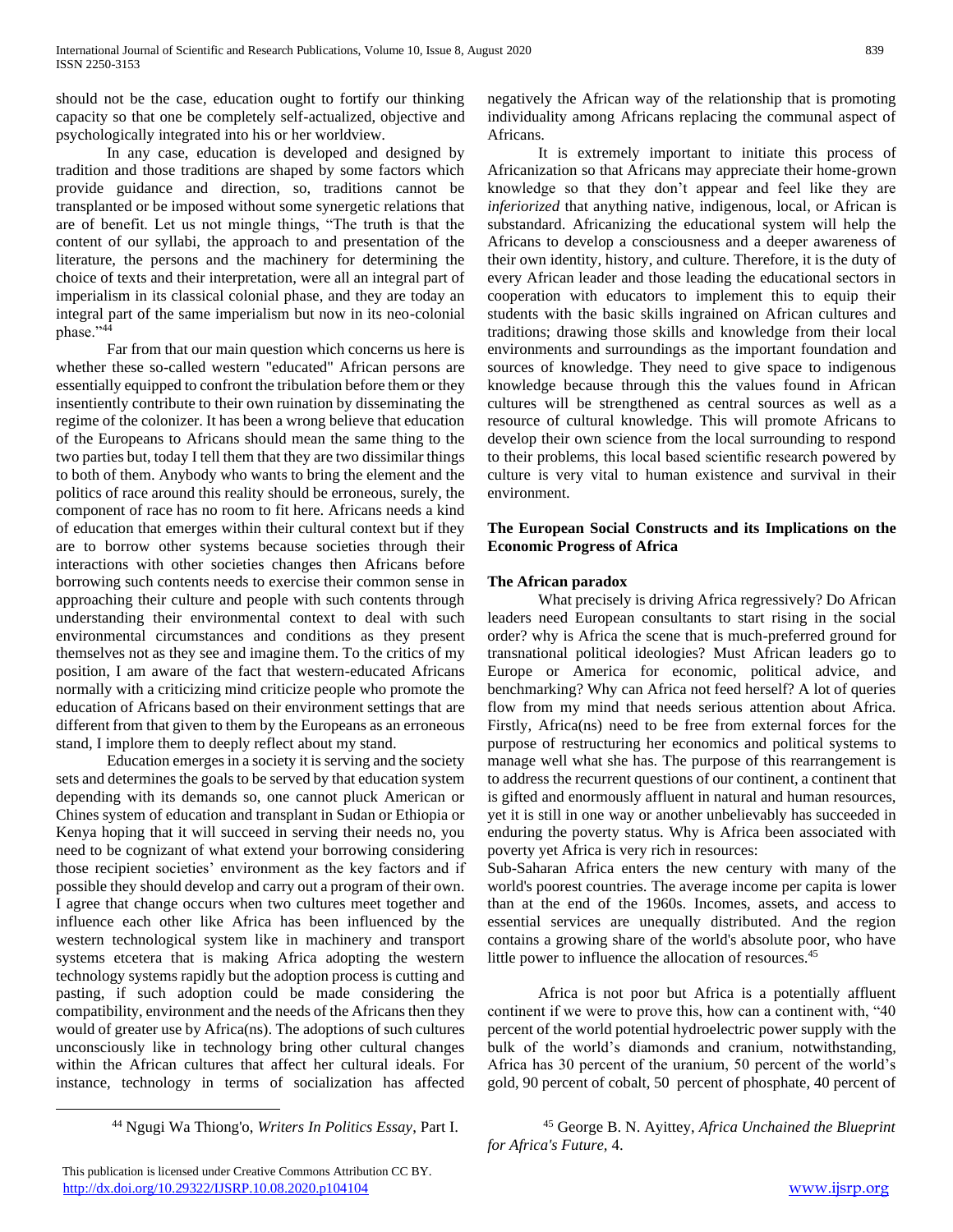platinum, 7.5 percent of coal, 8 percent of petroleum, 12 percent of natural gas 3 percent of its iron ores and millions and millions of tracks of land not tilled"<sup>46</sup>be described as a poor continent that must be pumped with foreign aids for its citizenries? From the above citation there is no room for poverty, how can poverty exist in Africa amid such plenty of resources? It does defeat my simple logic-poverty and plenty?

 Economic conditions in Africa have deteriorated frighteningly, which should not have been the case given the continent's immense development potential and untapped mineral wealth. As an old continent, it is the source of strategic minerals, such as tantalite, vanadium, palladium, uranium, and chromium. It has the bulk of the world's gold, cobalt, diamonds, and manganese. Compared to the Asian continent, Africa is not overpopulated. Therefore, it has enormous unexploited potential in resourcebased sectors, it also has hidden growth reserves in its peopleincluding the potential of its women, who now provide more than half of the region's labor force."<sup>47</sup>Hitherto, paradoxically Africa with such wealth is struggling like it was born in perpetual poverty couple with unceasing chaos notwithstanding such enormous wealth and potentials.

 The African continent has been presented as an affluent and wealthy continent with a lot of natural resources. The paradox is that the resources from the heart of Africa are not being used for the good and benefit of Africa(ns), but the benefits of other continents other than Africa. The question is why is the content, "inexorably mired in steaming squalor, misery, deprivation, and chaos,"<sup>48</sup> are these bedlams not sponsored by those who feel to plunder these enormous resources for their own profit? And this prompts me also to reiterate a question by Deputy Chairperson on the 55th Commemoration of Africa Day in Ankara, Turkey, "Why is it that the world's richest continent has some of the world's poorest people?<sup>49</sup> Look at what is happening in Libya or DRC Congo, Africa is not peace with herself! Africa is not poor by itself it has been made to be poor by her exploiters "…land, the human and mineral resources could be exploited with African labor for the benefit of Europe,"<sup>50</sup> Nkrumah observed:

"It has often been said that Africa is poor. What nonsense! It is not Africa that is poor. It is Africans. And they are impoverished by centuries of exploitation and domination." That is why we are poor. It is a product of history. It was caused by man, and it can be therefore be addressed by man."<sup>51</sup>

 Indeed, in the same speech, Boris Johnson confirmed this fact that they were indeed the course of African problems, "The continent may be a blot, but it is not a blot on our conscience. The problem is not that we were once in charge, but that we are not in charge anymore."<sup>52</sup> Boris should be reminded that the question is not "once" or "now," Wisdom J.*et al*. in their book, *Critical Perspectives in Politics and Socioeconomic Development, in Ghana* answers him that, "we still need to be mindful that, imperialism is largely to blame for the underdevelopment of [Africans]. It was imperialism that enslaved and demoralized them, assaulted their culture, plundered their material resources, and rendered their economies incoherent,"<sup>53</sup> that they were the root course hence they should be responsible.

 Far from that, the poverty an African is experiencing is both real and psychological, that means Africans have been made to think that they are poor and their existence should be at the mercy of foreign aids, scholarships, loans, grants, and other mechanism that the international organizations and the so-called NGOs have put in place to encourage this mentality yet the continent is rich. Ayittey acutely observed that "Instead of being exploited for the benefit of the people, Africa's mineral resources have been so mismanaged and plundered that they are now the source of our misery."<sup>54</sup> This was later explicated well by Rodney who explains this brazenly:

The question as to who, and what, is responsible for African underdevelopment can be answered at two levels. Firstly. the answer is that the operation of the imperialist system bears major responsibility for African economic retardation by draining African wealth and by making it impossible to develop more rapidly the resources of the continent. Secondly, one has to deal with those who manipulated the system and those who are either agents or unwitting accomplices of the said system. The capitalists of Western Europe were the ones who actively extended their exploitation from inside Europe to cover the whole of Africa. In recent times, they were joined, and to some extent replaced, by the capitalists from the United States; and for many years now even the workers of those metropolitan countries have benefited from the exploitation and underdevelopment of Africa.<sup>55</sup>

 Above and beyond, we want Africa where there is equality in diversity in terms of gender, opportunity, affordable good life and with highly educated people and all these needs appropriate leadership and willingness by Africans and these have not been realized in Africa partially because of poor leadership that is mirrored in egotistical leaders who are corrupt and morally deceitful, but the problem of leadership is not all in all the problem of Africa, Africans also need to fine-tune themselves towards the leaders with good leadership qualities that will champion their needs and ideologies since that power of change lies within their capacity. Besides Africans needs to be unified in their diversity, the Europeans are always succeeding in planting their ideologies in Africa because they find Africa so diverse with multi-ethnic societies but weak in unity therefore easy to be penetrated and be

<sup>51</sup> A quote in that speech "Africa is on the move" by the Deputy Chairperson on the 55th Commemoration of Africa Day in Ankara, Turkey. See [www.au.int.](http://www.au.int/)

<sup>52</sup> See [www.au.int.](http://www.au.int/)

<sup>53</sup> Wisdom J*. et al., Critical Perspectives in Politics and Socioeconomic Development, in Ghana*, 361/2*.*

<sup>54</sup> George B. N. Ayittey, *Africa Unchained The Blueprint for Africa's Future,* p.1.

<sup>46</sup> David lamb, *The Africans Encounter from Sudan to the* Cape (New York: Randon House Inc, 1985), p.28.

<sup>47</sup> George B. N. Ayittey, *Africa Unchained the Blueprint for Africa's Future,* (New York: Palgrave Macmillan, 2OO5), chapter one p.2.

<sup>48</sup> David lamb, *The Africans Encounter from Sudan to the* Cape,28.

 $49$  You can find the speech on [www.au.int.](http://www.au.int/)

<sup>50</sup> Ajayi, J.*et al*, *The African Experience with Higher Education*, 25.

This publication is licensed under Creative Commons Attribution CC BY. <http://dx.doi.org/10.29322/IJSRP.10.08.2020.p104104> [www.ijsrp.org](http://ijsrp.org/)

<sup>55</sup> Walter Rodney, *How Europe Underdeveloped Africa*, (Washington, D. C: Howard University Press, 982), Xii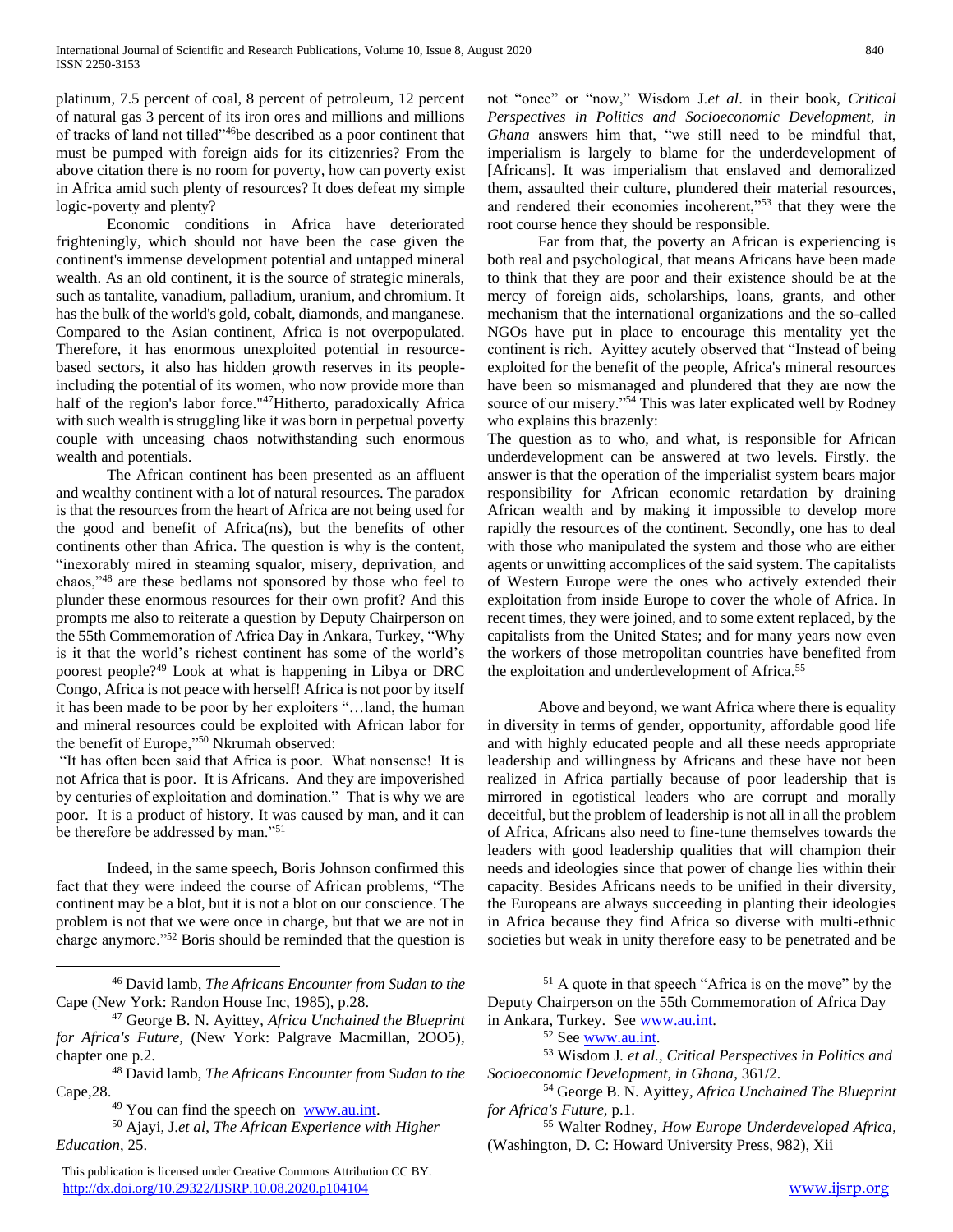divided through inflicted wars and fighting. This, therefore, is a call to every African both in Africa and diaspora to have a sense of goodwill with each other and accept their diversity as their strength, in others words, there is a need for every African to follow the precepts of pan-Africanism, since "indeed, it is not easy to develop a strong national consciousness when people from different ethnic groups, though dwelling within the same political boundaries, fail to acknowledge and respect the humanity, rights, and dignity of others who are different in the ethnic sense. There is always an unspoken fear and threat of subjugation and domination by others.<sup>56</sup>

 In this way, they shall have gained control of their continent, their own autonomy, and their natural resources that are being exploited for the sustenance of those who enslaved them and continue to exploit their economic resources for their own advantage. This emancipation proclamation process must be signed in every African mind for their liberation. In this way, economic, political, and social developments with true transformation will find their safest dock in Africa.

 Consequently, we must be obligated to consider the causes and repercussions of the encounters between Europe and Africa. If we are to go with above implications, the Europeans have managed successfully through what I may call disorganization of African political leaders through setting them against themselves in wars and dividing Africa into their language blocks, this has enabled them to paralyze the leadership systems in Africa since African leaders are tone between two global forces of oriental or occidental worlds. As a result, the African values embedded in *Ubuntu* have been polarized and diminished by the instantaneous rapid economic growth promised by the orientalist by promoting socialism in Africa while the occidental promised the Africans a bouquet of development through capitalist. The choice was *either or* less one faces a gun. Africans were set on a battle within themselves depending on the choice of your camp, in any case, it was a quandary situation. One had to adopt capitalism or communism as an ideological tool of development, leaving their own because they were made to believe that either is best for them but in any case, both are tools for development but not a universal recipe that can be plucked and planted anywhere, that is the extend African national leaders became politically concubines.

 The early African Nationalist politicians generally speaking were inclined to Marxist ideology. This was pleasing provided that they were fighting the battle against imperialism and colonialism. Later, upon attaining the independence they realized two things: that Marxism was irrelevant in Africa considering her situation and condition, it was impractical; the second thing that came into their minds (the early African political leaders) they grasped the need to be authentic Africans, this compelled them to look for ideologies that would make them authentic Africans, those principles, philosophies and believes that would enable them and fine-tune them to the world affairs as authentic recognized people. The early African political leaders wanted to champion ideologies that are based on African cultural ideals of her own that would contribute to human development, that desire was alive and well revealed in different movements like negritude, humanism, African socialism, Ujamaa, and many others, such principles were seen as basically in opposition to Marxism and other imperial systems. But imperialism creeds like capitalism and communism smashed their efforts. Even religion that should promote the sociological essence of the society in terms of describing peoples' beliefs and practices concerning their ultimate reality also falls a victim in this case. Religion also has been used as a tool for propelling these imperialists systems, regarding how region have been misused in perpetuating this imperialists culture in nutshell here is a reference from Jomo Kenyatta that you can ponder about: When the missionaries arrived, the Africans had the Land and the missionaries had the Bible. They taught us how to pray with our eyes closed. When we opened them, they had the land and we had the Bible.<sup>57</sup>

 Is that how civilization should be carried out? Was it civilization or calculated larceny? I do not know but one can make his or her deductions. Religion appears to be the most selling item that the Europeans brought to Africans whom they demonized their traditional forms of worship as dissolute majorly because they felt insecure about their own moral values. Any religion in its essence and practice should help to integrate all facets of culture in providing support for the essential values of a society and making people creative and productive in the society in terms of morality comportment. But western anthropologists look at African religions with a lot of partialities. In the words of Sir Samuel Baker an explorer laconically remarked:

Without any exemption, they are without a belief in Supreme Being, neither have they any form of worship or idolatry; nor is the darkness of their minds enlightened by even a ray of superstition.<sup>58</sup> Such a position is incoherent and should not be admitted there are as many as possible numerous forms of religions in traditional African societies.

#### **What way for Africa?**

 So, if Africans want to grow, they must learn how to pray but with their eyes opened and they must, by all means, divorce from all these imperialists intermarriages with them through the formulation of appropriate deconstruction ideas to rewrote these concepts. As Maillu reminds us that there nothing that can prevent Africa from developing because, "there is nothing that makes Nigeria different from Mali, or Sudan different from Somalia, or Kenya different from Tanzania and so on except the boundaries which Europeans made when they were sharing the continent between themselves,"<sup>59</sup>and these boundaries are not just physical but they are psychological perpetuated through European languages and religious divisions inter alia that aim at chaining the African person's mind so that they cannot think objectively but rejoice in celebrating the white man's culture while his or her cultural values that define him or her is under great manipulation till date when China and America are exploiting Africa to the core.

<sup>58</sup> Samuel Baker, The Races of The Nile Basin,

*Translation of the Ethnological Society of Landon*, NS, v, 1891,  $\frac{1}{1}$ , 423-4).

<sup>59</sup> David G. Maillu, *African indigenous political ideology*, 59.

<sup>56</sup> Wisdom J. Tettey, Korbla P. Puplampu And Bruce J. Berman, *Critical Perspectives in Politics and Socioeconomic Development, in Ghana*,114.

<sup>57</sup> Jomo Kenyatta see in David Lamb, *The Africans* (New York: Random House Inc, 1982) 59.

This publication is licensed under Creative Commons Attribution CC BY. <http://dx.doi.org/10.29322/IJSRP.10.08.2020.p104104> [www.ijsrp.org](http://ijsrp.org/)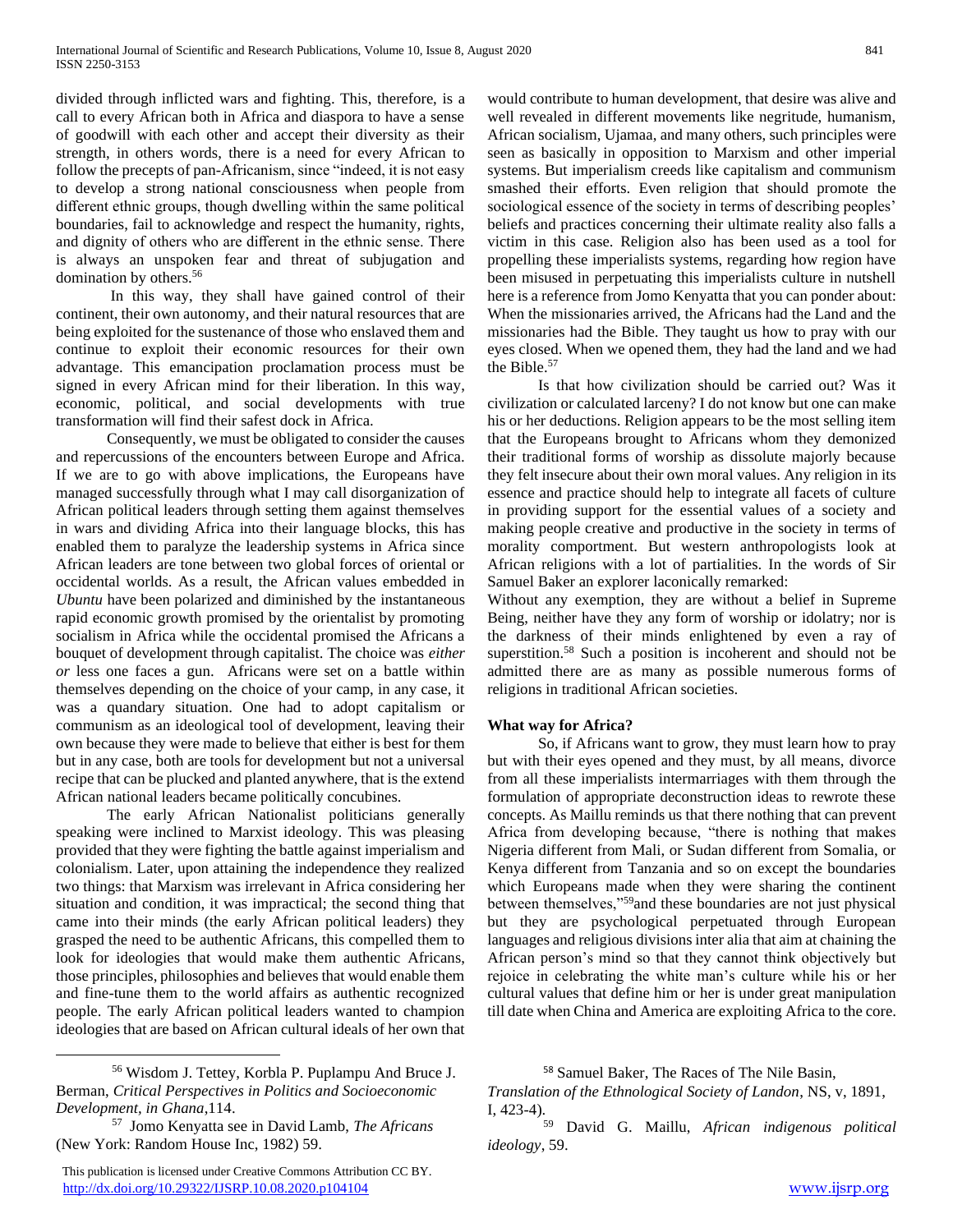#### **African Economic and Political Liberation Trajectory**

 The fall of Africa economically was marked by the robust industrial revolution that was intensifying in England and Europe, this revolution led to Europeans looking for resources (material and human) to sustain their industries, this led them to have an encounter with Africa rich and pregnant with these resources. History shows that this Industrial Revolution really was fueled by the slave trade that was coming from Africa. Africa was the supermarket of this banquet, "Governor John Hippisley, writing on the Population of Africa, observed that, I quote, "the extensive employment of our shipping in, to and from America, the great brood of seamen consequent thereon, and the daily bread of the most considerate part of our British manufacturing, are owing primarily to the labor of negros. The negro trade and the natural consequences resulting therefrom may justly be esteemed an inexhaustible fund of wealth and power to this nation."<sup>60</sup> Let us not go deep but I feel that it was important to have that panoramic view of history since is not easy for an African, in this case, to talk about Africa deprived of discussing the ancient issues associated with her problems these days.

 There is a need to deconstruct these ideas to pave ways to the African developmental path of becoming an economically super state, and it must be done by African themselves, Ngugi cried for this need of "historical negation of things" saying, "The essential characteristic of imperialist domination remains the same: the negation of the historical process of the dominated people employing violent usurpation of the freedom of development of the national productive forces... We can state that national liberation is the phenomenon in which a given socioeconomic whole rejects the negation of the historical process. In other words, the national liberation of a people is the regaining of the historical personality of that people, its return to history through the destruction of the imperialist domination to which it was subjected... National liberation exists only when the national productive forces have been completely freed from every kind of foreign domination,"<sup>61</sup>at least from this racial tangent, he meant that for this process to be successful then the deconstruction of the historical negation must primarily be anchored on economic and political liberation that was previously marginalized to occupy a space in the mainstream although Nkrumah had a contradictory view of Ngugi for him politics comes first then economic liberation, "The basis of colonial territorial dependence is economic, but the basis of the solution of the problem is political.

<sup>63</sup> For instance, Nyerere, remarked that, "In my view, three factors militate against economic and social growth in Africa. The first of these is corruption. This is a widespread cancer in Africa. The second factor which makes business reluctant to invest in Africa is political instability. But even if African countries were to become paragons of good governance and political stability, despite the corruptive and disruptive nature of poverty itself, foreign investors would not be coming rushing to Africa. Most African countries still lack the necessary physical

 This publication is licensed under Creative Commons Attribution CC BY. <http://dx.doi.org/10.29322/IJSRP.10.08.2020.p104104> [www.ijsrp.org](http://ijsrp.org/)

Hence political independence is an indispensable step towards securing economic emancipation."<sup>62</sup> But both scholars are on the same page since the bottom-line is the African cultural liberation from eurocentrism.

 Indubitably, Africa's economic condition is not all in all downhearted Africa has some achievements with some successful economic landmarks, nonetheless, they are upsettingly limited. I also recognize that the problem of development in Africa is a multifaceted one for instance far from external factors we have seen there also internal factors like, "corruption, political instability, poor infrastructures,"<sup>63</sup>etcetera that needs diverse tactics but deconstruction could be the first step to solve those sundry problems since Africans did not consult the Europeans on how to construct all these concepts to manipulate, control and dominate them, correspondingly, the Europeans will not help Africans to come up with deconstructive ideas since it nearly rationally and realistically impossible for the self-proclaimed arcpriest to preach redemption news to the slaves that have been serving him for long, it is a great joke if he makes that attempt. But it is Africans who should trigger such projects. In the words of Nyerere, 'our first step, therefore, must be to re-educate ourselves; to regain our former attitude of mind.'<sup>64</sup>

 So economic and political liberation based on culture is first ingredients to be liberated primarily in this struggle to reinstate the African identity and personality to its right human state; the African personality is to be encouraged, through the development of African folklore and language<sup>65</sup>

 Any liberation actions always begin by declining the principles of the colonist, by renouncing their religious conviction and the whole educational system; usually it by rejecting colonist's domineering cultural elements that embody his structure of values. This is a battle that needs a collective effort and Ngugi put it, "We writers and critics of African literature should form an essential intellectual part of the anti-imperialist cultural army of African peoples for total economic and political liberation from imperialism and foreign domination."<sup>66</sup>

 One thing we have to extremely accentuate is that culture plays a critical role in development and growth of any society since for a society develop economically it is a whole process of man interacting with his natural ecosystem system by using his labor power and knowledge he has gathered through experience as essential tools to bring about economics in his or her social environment for his or her existence in the community. This makes

infrastructure and the education and training in skills needed for rapid economic and social development. This, in my view, is the third and the most important factor militating against significant flows of foreign direct investment to Africa. *(PanAftican News,*  September 1998), see also, George B. N. Ayittey, *Africa Unchained the Blueprint for Africa's Future,* 9.

<sup>64</sup>Alyward shorter WF, *African Culture and The Christian Church,*26*.*

> <sup>65</sup>Manning Marable, *African and Caribbean Politics from Kwame Nkrumah to the Grenada Revolution*n (Norfolk: Thetford Press Thetford, 1987), p. 62. <sup>66</sup> Ngugi Wa Thiong'o, *Writers in Politics Essays* part I p.31.

 $60$  A quote in that speech "Africa is on the move" by the Deputy Chairperson on the 55th Commemoration of Africa Day in Ankara, Turkey. See [www.au.int](http://www.au.int/)

<sup>61</sup> Ngugi Wa Thiong'o, *Writers in Politics Essays*, Part I. <sup>62</sup> Kwame Nkrumah, *Revolutionary Path (*London: Panaf books,1973) P.15.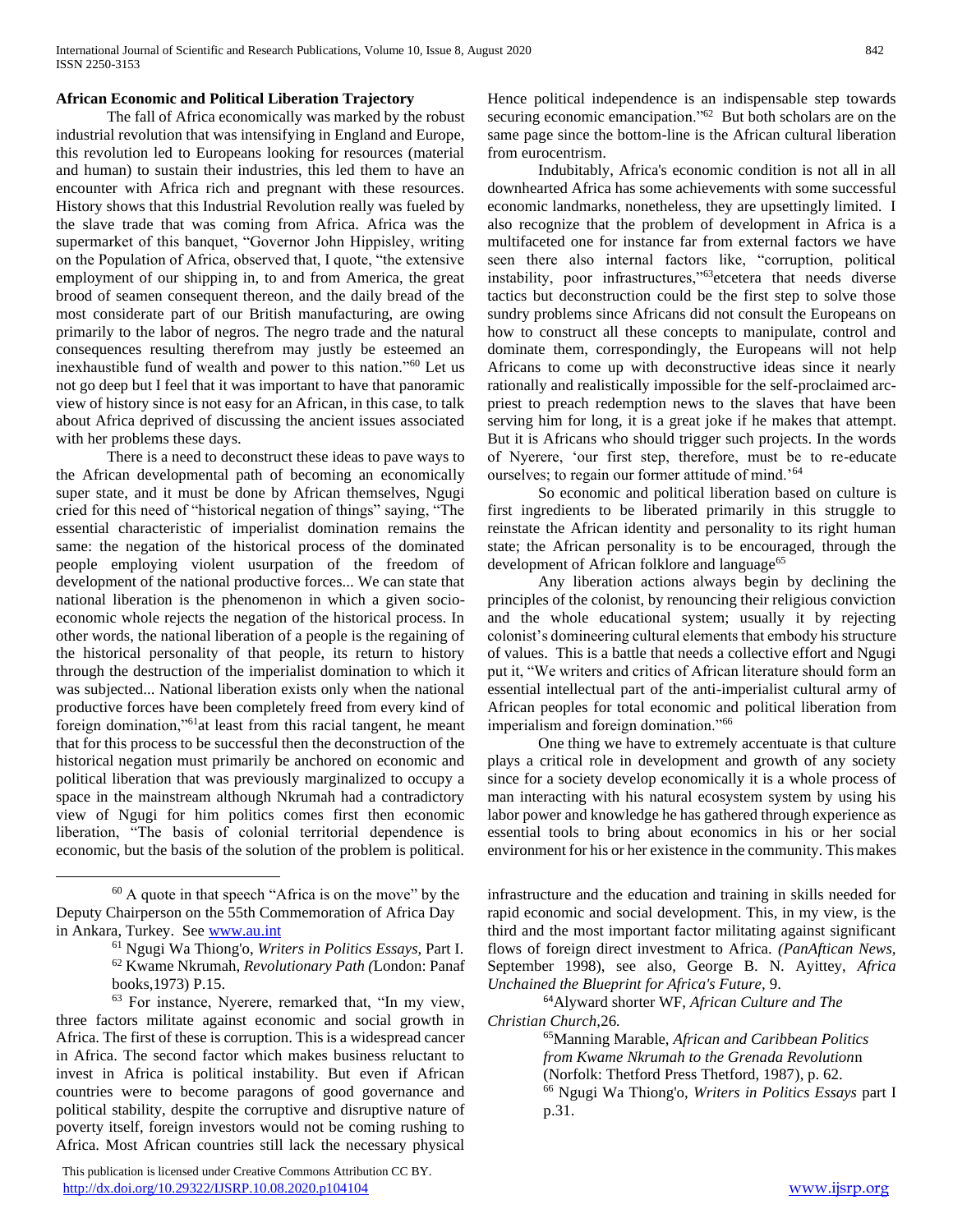him or her have economic society; that society that manifests itself in an economic alignment characterized with some economic arrangements as a result of his or her applied labor, science and technology however crude or rudimental they may be, thereby production process occurs as a result of that chemistry of man and nature coming in mutual interaction. Now, in the process man realizes he interacts with the fellow and they create a political structure on how to control these natural resources to avoid bumping into each other, they form a government through what is seen in Hobbes, Jean-Jacques Rousseau and John Locke in their political philosophy as *the social contract*, *<sup>67</sup>* to help in regulating their self-interest through rational consent. In that process, the society manifests itself culturally; it forms a cultural milieu through these economic and political arrangements thereby forming an economic and political edifice. From there, that society creates its educational structure, others like spiritual structure springs ups around its ideological values that shape their moral mannerism and characters as philosophical forces that explains its social interactions so, one can see the role of culture in the community's growth and progress as it is based on some historical foundations of accumulated knowledge that defines its identity and destiny and there are, "I think three crucial lessons to be learned from these cases. First, that identities are complex and multiple and grow out of a history of changing responses to economic, political, and cultural forces, almost always in opposition to other identities."<sup>68</sup>

#### **Proposed Economic Solutions**

 On the same economic tangent, I concur with George who argued that "Turning things around requires development or economic growth, and the key to growth is an investment both foreign and domestic investments. Investment then is the way out of Africa's economic miasma and grinding poverty. Africa needs investment in agriculture, manufacturing, education, health care, telecommunications, and infrastructure,"<sup>69</sup> as key areas to her development trajectory, further to this sustainable development must be a priority in this process of turning things around for long term solutions. African political leaders also need to prioritize their capacities to process goods apart from just nationalizing projects. This will help in the rapid generation of wealth when productive capacity in the production process is enhanced with a good competitive market environment in the global market. Numerous attempts to realize this are witnessed also as:

 It is also true that several African countries have initiated economic reforms aimed at increasing the role of the private sector and moving to a market economy. State-owned enterprises have been privatized and various state controls have been removed. Besides, steps have been taken to restore and maintain macroeconomic stability through the devaluation of overvalued national currencies and the reduction of inflation rates and budget deficits. Furthermore, African countries have also improved their regulatory frameworks for FDI, making them far more open, permitting profit repatriation, and providing tax and other incentives to attract investment.<sup>70</sup>

 Africa needs to change her economic gears and she stands at a very nice opportunity and time since one of her beaus had croaked, communism, she has a very nice opportunity to divorce the current beau who is exploiting her right left and center; capitalism. The same way the western civilization is perishing gradually as predicted by Spengler, "your dying. I see in you the characteristic of the stigma of decay. I can prove that your great wealth and great poverty, your capitalism and socialism, your wars and your revolutions, your atheism and your pessimism and cynicism, your immorality, your broken down marriages, the birth-control that is bleeding you from the bottom and killing you off from the top in your brains- can prove to you that there is a characteristic mark of the dying ages of the ancient states,"<sup>71</sup> so also shall its strong tenets like religion and capitalism that seem to be resilient in Africa shall die a peaceful death and the African way to grandeur shall be cleared from the constructed sociocultural domination and oppression that has occasioned her social crumbling and fragmentation of cultural values and the formation of indigenous civilizations on numerous heights.

One should ask not when and in what condition shall this find Africans, all Africans need foremost is liberation so that they can be free physically and psychologically levels from eurocentrism ascendancy. This paper is not designed to encourage racism, all in

powers and sense of morality and responsibility. When, however, people agreed for mutual protection to surrender individual freedom of action and establish laws and government, they then acquired a sense of moral and civic obligation. In order to retain its essentially moral character, government must thus rest on the consent of the governed, the *volonté générale* ("general will"). See *"social contract*." Encyclopedia Britannica. Encyclopedia Britannica Ultimate Reference Suite. Chicago: Encyclopedia Britannica, 2014.

<sup>68</sup> Kwame Anthony Appiah, *In my Father's House,* Africa In the Philosophy of Culture (New York: Oxford University Press, Inc.,1992), 178.

<sup>67</sup> According to [Hobbes](ebcid:com.britannica.oec2.identifier.ArticleIdentifier?articleId=40659&library=EB&query=null&title=Hobbes#9040659.toc) (*[Leviathan,](ebcid:com.britannica.oec2.identifier.IndexEntryContentIdentifier?idxStructId=337942&library=EB)* 1651), the state of nature was one in which there were no enforceable criteria of right and wrong. Each person took for himself all that he could; human life was "solitary, poor, nasty, brutish and short." The state of nature was therefore a state of war, which could be ended only if individuals agreed (in a social contract) to give their liberty into the hands of a sovereign, who was thenceforward absolute, on the sole condition that their lives were safeguarded by sovereign power. [Locke](ebcid:com.britannica.oec2.identifier.ArticleIdentifier?articleId=108465&library=EB&query=null&title=Locke#9108465.toc) (in the second of *[Two Treatises of Government,](ebcid:com.britannica.oec2.identifier.IndexEntryContentIdentifier?idxStructId=611370&library=EB)* 1690) differed from Hobbes insofar as he described the state of nature as one in which the rights of life and property were generally recognized under natural law, the inconveniences of the situation arising from insecurity in the enforcement of those rights. He therefore argued that the obligation to obey civil government under the social contract was conditional upon the protection not only of the person but also of private property. If a sovereign violated these terms, he could be justifiably overthrown[. Rousseau](ebcid:com.britannica.oec2.identifier.ArticleIdentifier?articleId=109503&library=EB&query=null&title=Rousseau#9109503.toc) (in *Du contrat [social,](ebcid:com.britannica.oec2.identifier.IndexEntryContentIdentifier?idxStructId=551013&library=EB)* 1762) held that in the state of nature man was unwarlike and somewhat undeveloped in his reasoning

<sup>69</sup> George B. N. Ayittey, *Africa Unchained The Blueprint for Africa's Future,* p.6.

<sup>70</sup> George B. N. Ayittey, *Africa Unchained The Blueprint for Africa's Future, 7.*

<sup>71</sup> Richard Wumrmbrand, *Tortured for Christ*, (Glendale C.A: A Daine Book Papers USA, 1976), P.80.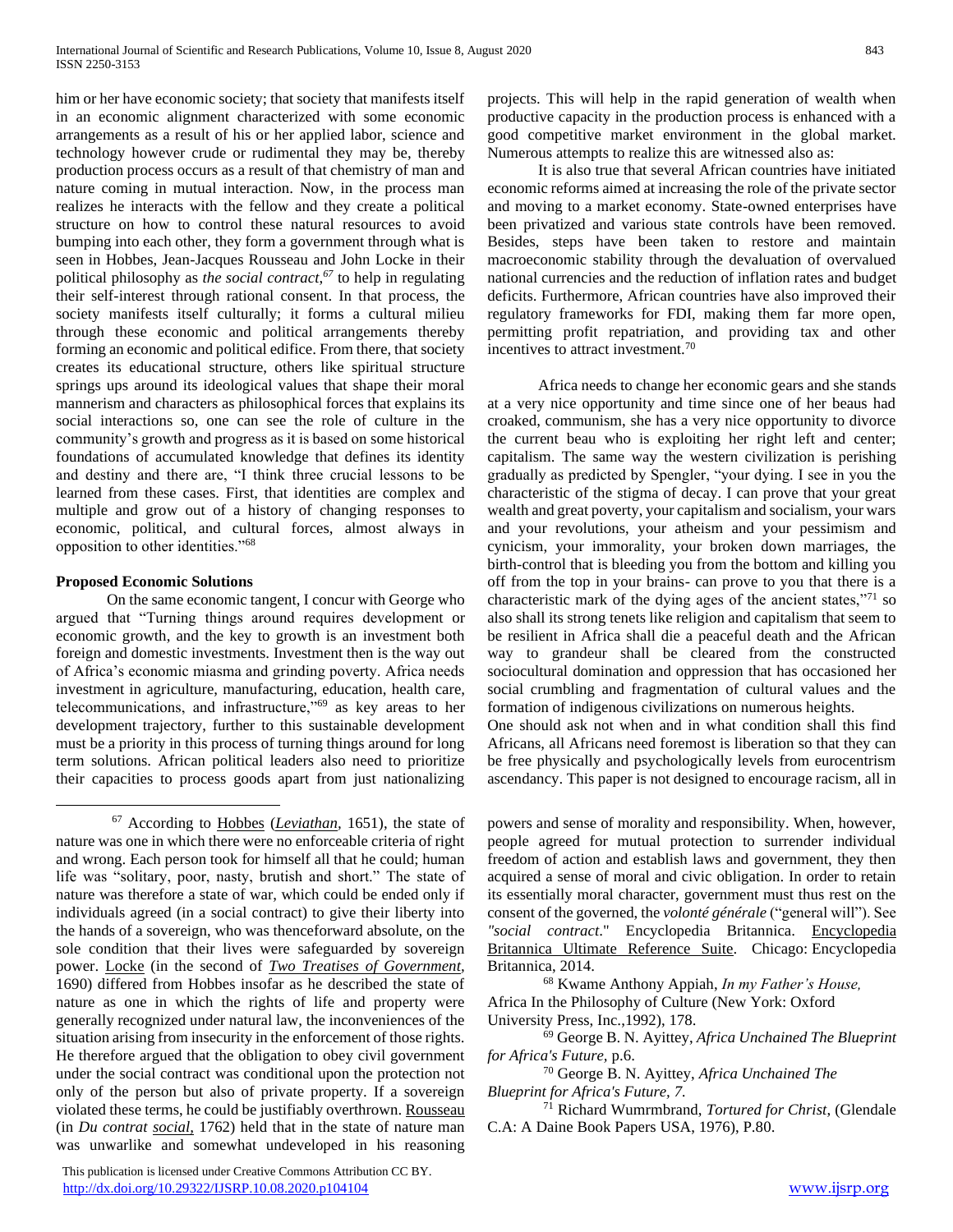all, we are human and we serve one God despite different religious doctrines of this same God and we are bound by humanity as our umbrella, we are all neighbors of each other be it black or Whiteman, the color should not be our great division but should be our great diversity and proudness in one another and it is our God-given responsibility to be virtuous to each other, but we need to clear the ground on some of the broadcasted images that have been projected towards Africans that they are extraneous and are meant for self-gain. They are but unpolished chauvinistic western propaganda to express themselves in theory and practice by fashioning a permanent false depiction to Africans with the intent of creating cultural extermination of those they tyrannize. I agree that "no culture is absolute, and that "social, political, and linguistics realities could be arranged in numerous ways, *but this culture of marginalizing other cultures* that national identities have been constructed arbitrarily, that languages and nationalities have been linked artificially," is not right.<sup>72</sup>

## **The Crossroads Faced by An African Today**

 As we speak now an African is suffering from some of the dualities which they have established themselves but their innermost being keeps rejecting these dualities of whether to be African or European. Few of them have discovered that without autonomy to the self they cannot or will not exist authentically, this is well elaborated by some scholars like David, "For the sake of tomorrow's victories, we must take another look at the events of yesterday…in the Congress, black people will begin to rediscover themselves as the active creators, rather than the passive sufferers, of history's events; the subjects, rather than objects, of history. It is only when we have rediscovered this lost perspective on ourselves that we can truly begin to speak of emancipation; it is only when we have returned to our authentic past that we can truly begin to dream about the future.<sup>73</sup>

 The problem of the Africans is that they want to be at one point and at the same time themselves and that of the white whose mannerisms they have internalized. The skirmish in this lies sharply in the tangent of choosing between exclusively being themselves or being dual in their citizenship; between expelling the European practices that have subordinated their cultural practices or not expelling them; between being human camaraderie or being alienated from each other; Africans also have a long way to go in choosing between cooperating with prescriptions of their masters in their political, economic, religion and sociological governance or follow their own prescriptions of governing themselves; the African is also at liberality state of choosing whether to be spectators to the developments projected to his destiny or be actors in designing of their destiny and autonomy; they must also chooses either to be acting or continues to be illusioned by the actions of their masters; they must also chose to be objective and mentally free in articulating their demands or be inaudible and emasculated in their own autonomy that define their authenticity and authority to discover, invent, master, renovate, create, recreate, and design their world. These are the catastrophic Catch-22 that the Africans find themselves. The resolution cannot be realized in theoretical footings. For the Africans to be able to manage the skirmish for their deliverance, they are required to perceive the reality of domination not as a locked ideal world that has no doors of exit, but as a real situation that they can change. This acuity is essential but not a satisfactory condition for deliverance but it should be the inspiring vigor for redemptive action to breakthrough from the chains which Fanon put in other words as, "Europe has laid her hands on our continents, and we must slash at her fingers till she lets go.<sup>74</sup> Renown Kenyan novelist fervently put it contrarily, "If we want to turn Africa into a new Europe, then let us leave the destiny of our countries to Europeans. They will know how to do it better than the most gifted among us."75

 The central problem is this: How can the Africans, as divided by their masters along so many lines like politics, economics, religion, and language that has made them not autonomous beings, partake in developing their own way to freedom? Well, this is a gradual process as they realize and discover themselves as the "the housing roof" to the European supremacy until they come to the full realization of this, then they can contribute to the struggle of redeeming their identity through critical education based on African culture. Critical education rooted in African culture will affirm and value home-grown knowledge and devalue the imposed colonial ideologies that were constructed to see Africans as inferior and as disauthenticated people lacking the native knowledge thus devoid of identity, lacking descent and history, therefore, they were invented, people.

 In as much as they continue to live in the dyad that promotes the philosophy that "*to be"* an African is "*to be"* comparable, this boils down to the fact that to be comparable follows necessarily to be comparable to the master, this influence is appalling. They need a certain kind of education of their own that should be contributing to their discovery of self and autonomy this can be done through finding a middle ground to "develop a philosophy for both Africa and African in terms of education that recognizes the best of both philosophies so that no person is left behind unless they choose to be. This approach must view people as persons and encourage every African to become a person in the African sense,"<sup>76</sup> such enterprises should be championed through instituting in every part of Africa especially in the universities the center of African studies similar to the one found in Tangaza University College, Kenya Department of African Studies (TAMCAS), Tangaza Maryknoll Centre for African Studies. Such institutions should be directed towards transforming Africans perceptions and thinking to celebrate and critique the dynamism of African cultures, create awareness and appreciation of the multicultural context of African societies, and to learn the fundamentals of African cultures and their importance.

<sup>74</sup> Frantz Fanon *The Wretched Df The Earth*, Preface by Jean-Paul Sartre Translated by Constance Farrington, (New York: Grove Press New York, 1963), p.12.

<sup>75</sup>Ngugi Wa Thiong'o, *Writers In Politics Essays*, Part I. <sup>76</sup> See an article of Postgraduate Conference on *African Philosophy* Philosophy Department (University of Cape Town: HUMA Seminar Room, Neville Alexander, August 19th, 2016.

<sup>72</sup> Wisdom J*. et al., Critical Perspectives in Politics and Socioeconomic Development, in Ghana*, 362. The italics are my emphasis.

<sup>73</sup> [David Austin,](action:7b226e616d65223a202244617669642041757374696e222c20227469746c65223a202253656172636820476f6f64726561647320666f722074686520617574686f723a2044617669642041757374696e222c202274797065223a2022617574686f72222c202275726c223a202268747470733a2f2f7777772e676f6f6472656164732e636f6d2f626f6f6b2f617574686f722f44617669642b41757374696e227d) *Moving Against the System* (London: Pluto Press 2018),15. Also get the book: [www.btlbooks.com.](http://www.btlbooks.com/)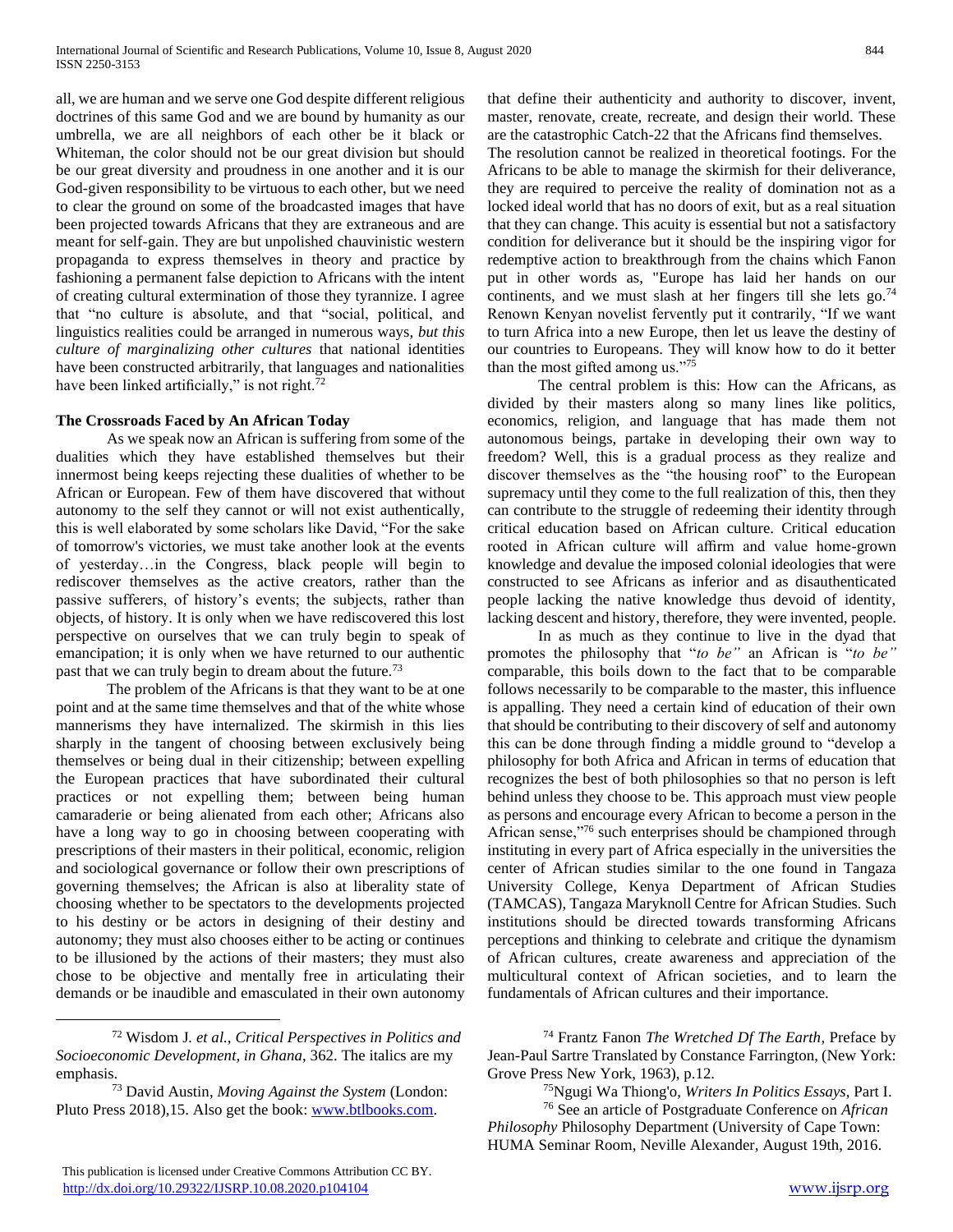That transformation will enable them in Frantz Fannon's words in the *'the wretched of the earth'* to move from *'being for others'* to *'beings for themselves*,'<sup>77</sup> I do not imply here that the educational method ought to be condensed to that process of radical transformation. Hitherto, though they wish (Africans) to be authentic in their existence and regain their identity which has been manipulated, they are still fearing to launch this war but I must give kudos to those few scholars like Odera Oruka, Chinua Achebe, Oriare Nyarwath, Anta Diop, Ngugi was Thiong'o, V.Y Mudimbe, Frantz Fanon etcetera who have laid the great foundation to African liberation from eurocentrism not forgetting our nationalist fathers who inspire some of them with their ideologies and slogans.

#### **Political and Economic Freedom: Self-Autonomy**

 But for the triumph of Africans to have control over their autonomy, they need to deconstruct the old concepts that the dominator had imposed on them and they accepted without being cognizant, they have no choice but to deny that praxis indoctrinated in them so that they be empowered to be deliberate in their own thoughts and this requires proper education championed by African scholars. It is indispensable for the Africans also to understand that when they declare the struggle for their way to humanization and identity discovery then, they also declare, from that instant, to commit their total responsibility for the struggle of self-autonomy. They must know that they are struggling not simply for autonomy but also, they are struggling for self-determination to create, recreate, design, innovate, and renovate their worldviews. Such struggles entail that each one of them plays his or her role actively as well responsibly. We have confirmed that the imperialist powers whether in direct or indirect will at no time relinquish the political and economic domination they have imposed over their colonies till they are forced to do so by those colonies for them to be free to govern themselves without outside interference, this is the cry that Kwame meant by "Africa for the Africans!" I cried…" A free and independent state in Africa. We want to be able to govern ourselves in this country of ours without outside interference.<sup>78</sup>

 When these external interferences are surely eradicated then Africa will be a cohesive continent that is politically and economically united as a super continent founded on the canons of her cultural settings. This can be realized when Africans are autonomous and self-determined for their freedom. Africa stand in a very good trajectory of robust development and growth both in socio-economic and political transformation if they regain local autonomy that will give them control over their political and economic destiny, this will help profoundly in rolling back her empire's achievements only when she attained continentalautonomy and independence otherwise the contemporary metamorphosis that is witnessed in the continent whether, in economics, politics or education is just but a transformation from

<sup>77</sup> Leonard, *Paulo Freire: A Critical Encounter* (London: Routledge, 1993), p. 1.

colonialism to neocolonialism that is decelerating rapid development.

#### II. CONCLUSION

 To attain this, there a need of inventing a construct that will withstand and outweigh the European discourses, and education takes the central scene here, this war cannot be worn when our learning institutions are stratified on imported traditions that cannot allow them undertake whatsoever key reforms that are relevant to the African natives; this is inhuman, and to pretend that it is undertaken in a good faith by African governments to preserve and conserve the cultures of the natives is not only intelligently deceitful but also culturally deceiving but, if there is that need of infusion (Africanization) then it must be based on diversity as well as the flexibility in both cultures for proper amalgamation in order to have a high-breed (with Africanized identity) with educational contents trajected towards the needs of the people, in this manner there will be the possibilities of de-inventing the invented Africa economically, politically, educationally, racially hence decolonization when we focus on such scholarship then we shall uplift the Africa even from her economic and political quagmires. It is on this cultural construct formation that will help Africa to define her identity. African formation of a social construct is the direct antithesis of Eurocentrism construct theory. This is the "oppositional worldview" that Bell refers to when she counsels Africans to wash their homes clean it notable to ponder about her, "The one place where all black people can create an oppositional worldview, theory, and practice of well-being that does not need the support of any outside structure, is in our intimate lives, in our homes. Rather than making our intimate lives the locations of spiritual resistance where we defy imperialist white supremacist, capitalist patriarchy collectively, we have allowed our homes to become battlegrounds where there is no foundation for healthy self-esteem. And yet if we do not lay the groundwork there, early on when black children are constructing their core identities, it becomes harder, not impossible but way more difficult, for us to repair the damage done and lay the groundwork for self-esteem."<sup>79</sup> Unless we do that, we shall attain that level of self-governing of independence so that we can let go free the patterns of beliefs and conduct that are preventing us from being self-autonomous; the European system and patterns of reasoning. Meanwhile, because our society is designed based on the Eurocentric patterns and principles it perpetuates that colonized attitude. Nevertheless, our cultural values and policies can be used to counterattack this Eurocentric socialization thought patterns on our people. This is the area African philosophy should focus on to make it more authentic and powerful otherwise, "African philosophy is powerless and meaningless if it cannot be a means of constructing the future. Genuine African philosophy is one that in its engagement in the struggle against domination exhibits a pragmatic flavor. Otherwise, it is nothing more than a tool of

<sup>79</sup> Bell Hooks, *Rock My Soul*-*Black People and Self-Esteem* (New York: Gloria Watkins, 2003)

<sup>78</sup> Kwame Anthony Appiah, In *my Father's House Africa In The Philosophy Of Culture* (Oxford New York: Oxford University Press, 1992)

This publication is licensed under Creative Commons Attribution CC BY. <http://dx.doi.org/10.29322/IJSRP.10.08.2020.p104104> [www.ijsrp.org](http://ijsrp.org/)